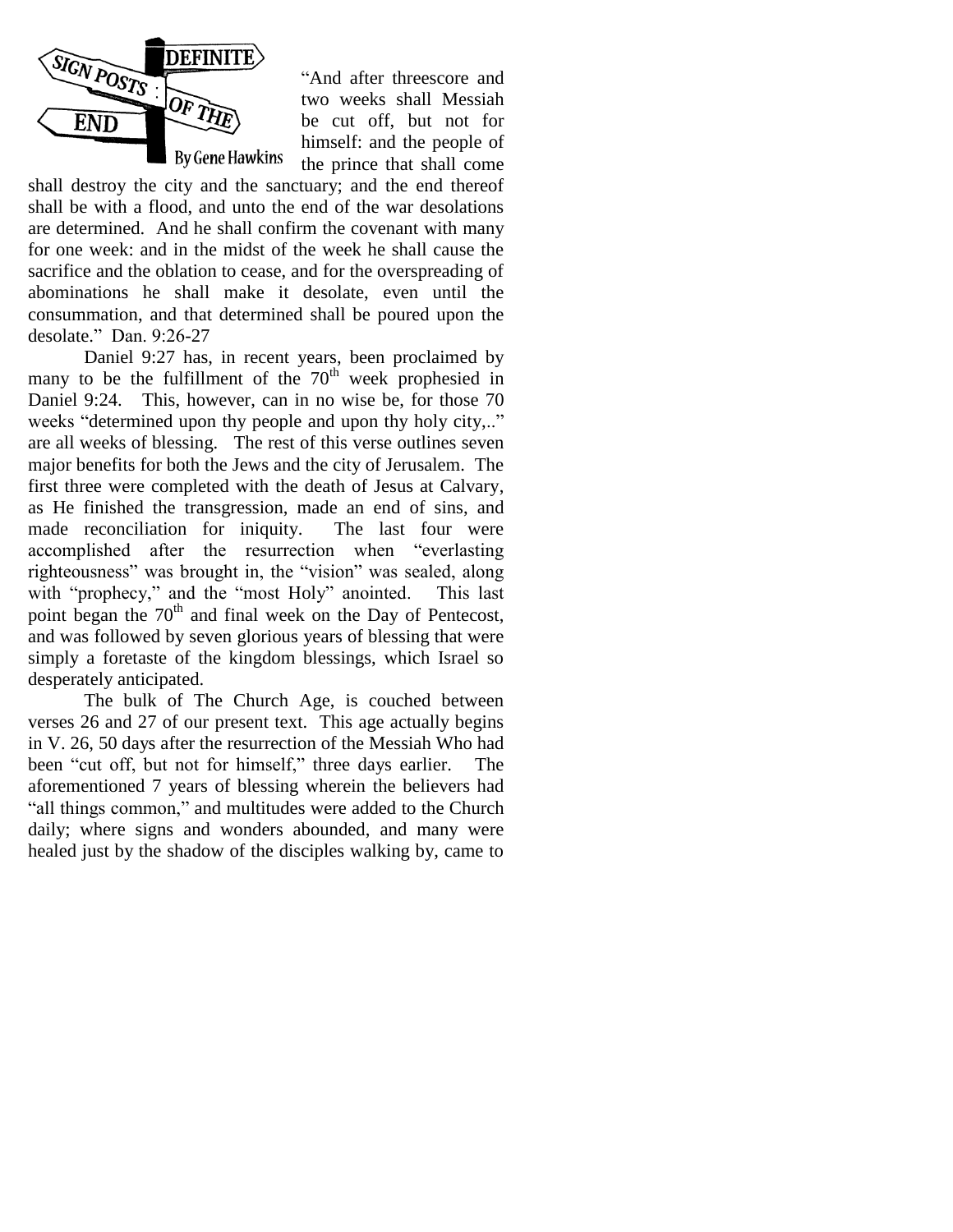an abrupt halt with the stoning of Stephen. This final act of rejecting their **Resurrected Messiah,** brought forth the destruction of Jerusalem in 70 A.D. when "the people of the prince" led by Titus, plundered the holy city thus fulfilling Jesus" prophecy of Matt. 24:2. Note here that "the prince," that is the antichrist, did not appear at this time but rather the "people" of the prince, or the Romans, destroyed Jerusalem, and now Daniel 9:27 is shortly to be fulfilled, marking the close of this Church age. This infamous week begins when the "prince" himself, of verse V. 26, "shall confirm the covenant with many for one week, that is, 7 years or 2520 days. The "many," refers to Israel as an overall nation, and tells us that there will be a small remnant which will not agree to that covenant, and will thus be preserved.

Numerous events occur at Jerusalem in the "midst of the week" one of which is that "the prince," or the antichrist, "shall cause the sacrifice and the oblation to cease," because he sets up his own image in the temple, thus making himself the only object of worship. This act is not to be confused with the taking away of the "daily sacrifice," recorded in Daniel 12:11. That particular offering is discontinued, at the insistence of the false prophet, (Daniel 8) 1290 days prior to the middle or "midst" of the week. That means it is taken away 30 days BEFORE the first half, (1260 days) of this unprecedented week of judgment even begins.

Perhaps many, including myself, had assumed that the sacrifice taken away in the midst of the week was just a reference to the removal of all Jewish sacrifice. However recent developments regarding Jerusalem would indicate that religious practices, of the three major world religions today, would be eliminated by this decree of the antichrist.

Muslims already maintain a strong presence with the Dome of the Rock located in Jerusalem. The Jews, of course lay claim to The Temple Site, and the following headline appeared on the internet recently, which would surely put Christianity in place here: "The Papal Throne To Shift From Rome To Jerusalem." We could not authenticate it with any other legitimate news agency, but in this day of confusion, that is not really surprising. Many have been frustrated by the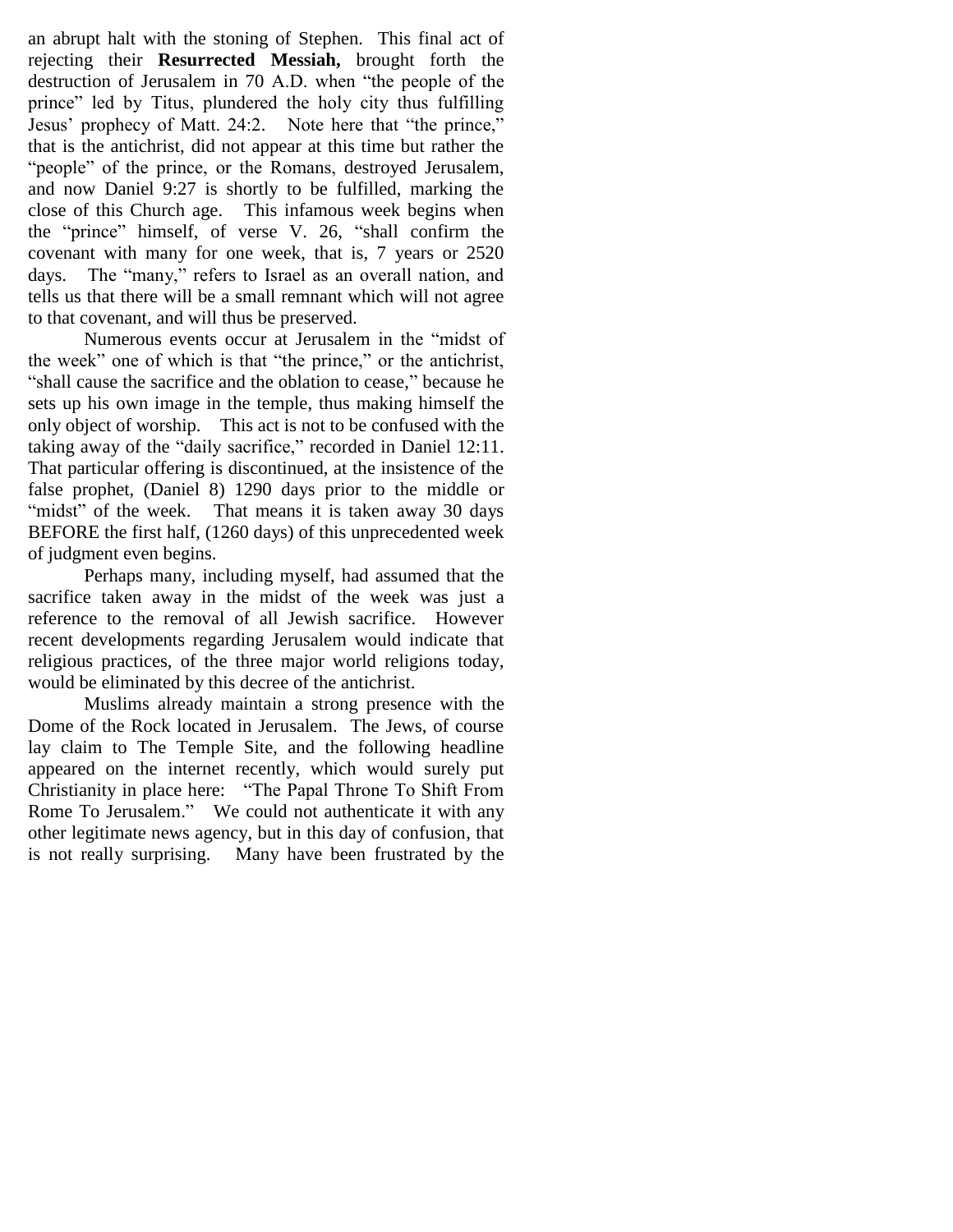"spin" or distortion, and even elimination of certain news events which would prove politically embarrassing or detrimental to certain parties. It has, however been widely reported that Pope Benedict is most assuredly in favor of a Palestinian State located in Jerusalem, and that he has in some cases "shunned" Christians to placate the Muslim Community. It has also been reported that Christians, Jews, and Muslims have put forth a joint proposal to rebuild the temple in Jerusalem. Though "The Temple Institute," which was said to be involved in this project, issued a disclaimer which "strongly protests the use of its name and that of Rabbi Chaim Richman in a series of fraudulent press releases and advertising claims that are now circulating on the internet," they in no wise deny that such a proposal exists. Thus we would emphasize that the presence of these three religions is already very much manifest in the holy city, and given the history of Catholicism, she will most assuredly assert herself even further.

True born again believers are deeply grieved that the world equates Christianity with Catholicism, but that is most assuredly the case. It makes no difference to the secular world that Catholicism actually denies the very Christ they claim to support. Some would find such a statement appalling, but their liturgy boldly chants "hail Mary, Mother of God," thus giving Mary a place of superiority over Christ Himself. Elizabeth acknowledged Jesus as her Lord, simply calling Mary "the mother of my Lord," and Mary shouted "My soul doth magnify the Lord, And my spirit hath rejoiced in God my Saviour." Luke 2:43, 46. Mary attributed her salvation to God, but Catholicism, asserts that it comes through the Church, completely ignoring the scriptural edict: "Neither is there salvation in any other: for there is none other name (Jesus) under heaven given among men, whereby we must be saved." Acts 4:12 Furthermore, her priests are advertised as having the ability to forgive sins (for a price more often than not) while Scripture proclaims "…Who can forgive sins, but God alone?" Luke 5:21 Catholics are told that praying to Mary, is effective because, "as Jesus" mother, she has special access to Him," thus effectively making her the intercessor. Yet, God's Word loudly proclaims: "For there is one God, and one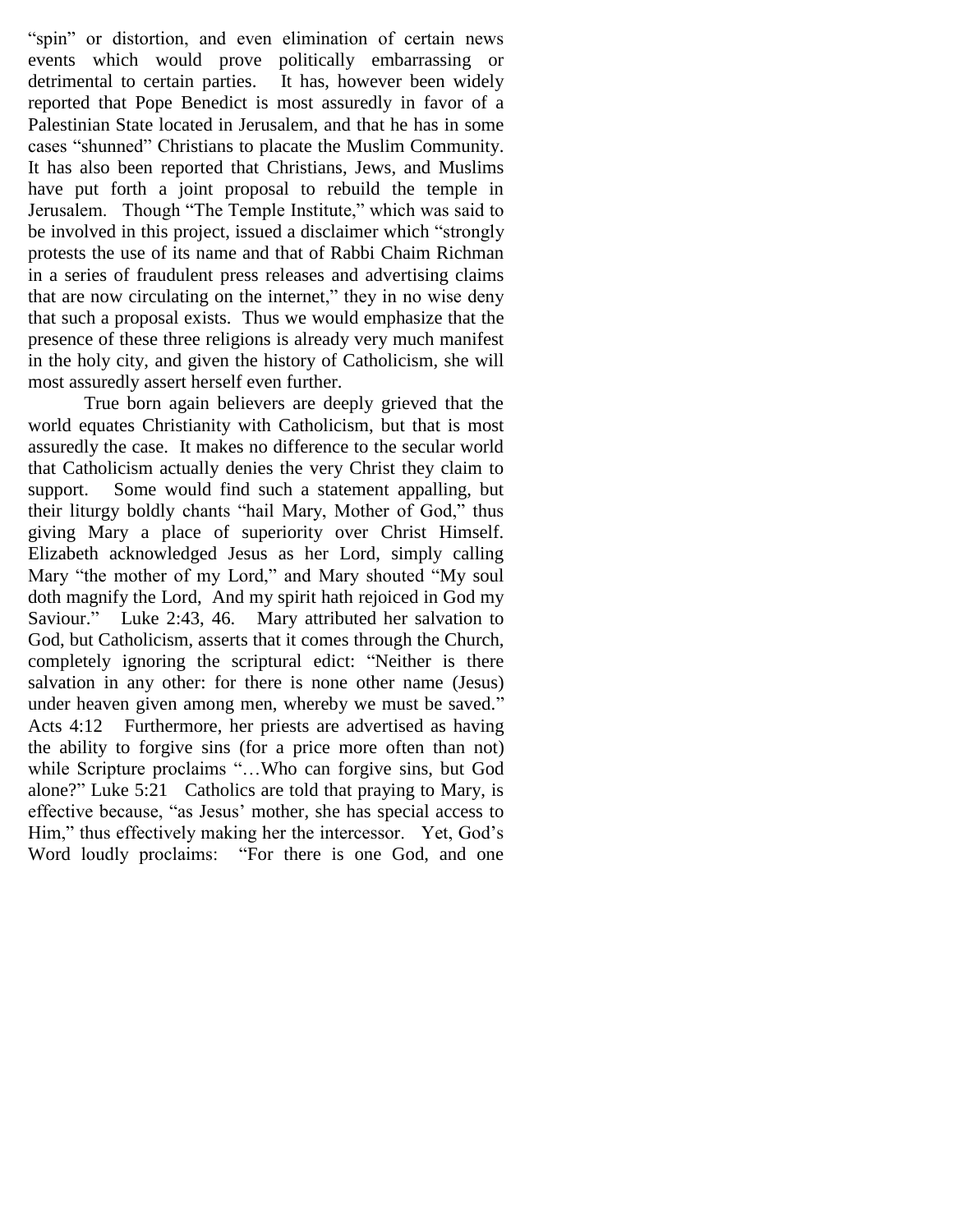mediator between God and men, the man Christ Jesus." I Tim. 2:5 These are but a fundamental few of the massive indictments which God has against this ungodly system, yet the world still looks on her with wonder, and despite horrendous and widely circulated sex scandals, Rev. 17, along with massive history, reveals that Catholicism has been and will continue, to be strongly involved in the politics of this world.

That may prove to be a tremendous advantage to the current stalemate over a Palestinian State. According to CNN, "Following the breakdown of direct talks with Israel, Palestinians have begun seeking international recognition of an independent state from European nations. Officials from the Palestinian Authority told CNN Thursday that the governments of France, Britain, Sweden, and Denmark had formally been asked to recognize a Palestinian state based on borders that existed prior to the 1967 war between Israel and its Arab neighbors." Whether or not this move "outside direct talks with Israel," will create excessive pressure on Israeli leadership to comply with the world community is not known. We can only wonder if this new state might be prompted more through religious channels rather than political. Since the Pope has been so adamant in his remarks that the Palestinians should have their own state, will he be used to that end?

Daniel clearly tells us that the Jewish "daily sacrifice" will be taken away, but to do that it must first be "reinstated." We have heard no record of such an offering at present and can only speculate as to whether or not this might be the proverbial "carrot" offered to bring Israel back to the bargaining table. The aforementioned peace talks came to an abrupt halt because Israel refused to stop building in East Jerusalem, despite great pressure, insults, snubs, and threats from the U.S. However, promised "religious freedoms," including the daily sacrifice, might be construed as sufficient incentive for them to agree to even more compromises wherein Jerusalem is concerned. Regardless of the ultimate tactics used, it is very likely that Israel will eventually capitulate, and allow a Palestinian State, with Jerusalem as its Capital.

Taking away the daily sacrifice can be likened to the infamous "red button" that would set off the irreversible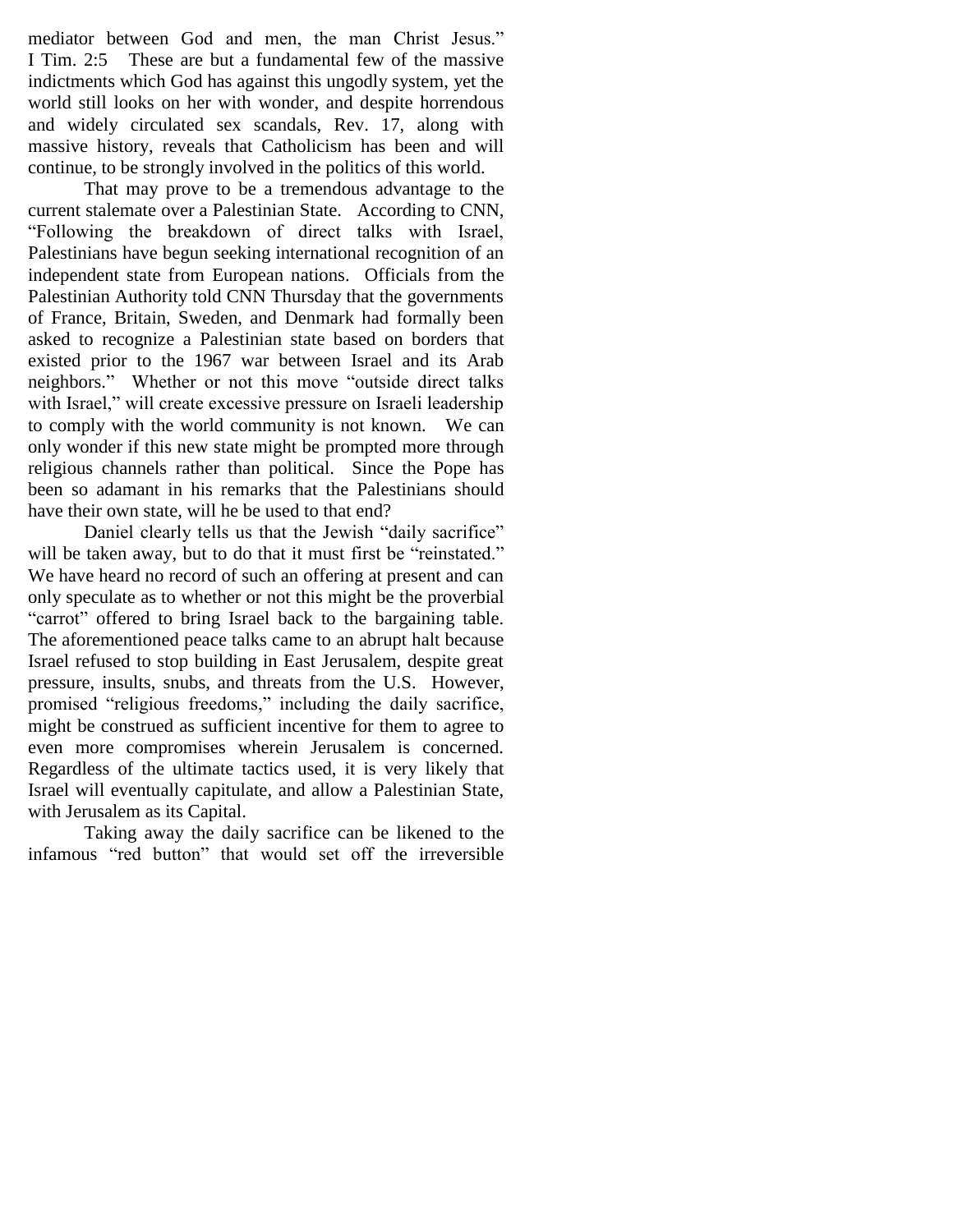nuclear reactions feared by many nations. Once it is implemented, both Israel and the world have reached a point of no return, for that single event will trigger the entire week of Daniel 9:27. From this point, other momentous events are measured in literal days, as to when they will take place. As noted earlier, one of those is the covenant with the antichrist, defined by Isaiah as "a covenant of death" (Isa. 28:15) which will be signed just 30 days after the Jews agree to dispense with this daily sacrifice. We would note here that Jesus will have already come for the Philadelphia Church. Over the course of years, some have looked upon these 30 days as a "grace period" for Christians. "When I see that the daily sacrifice is being offered and then removed, I will quickly get ready for the coming of Jesus." That is an extremely dangerous path for any Christian to follow. Given the extreme dishonesty and willingness of the nations to break treaties today, it is plausible that the daily sacrifice could be reinstated and taken away, all in the same day. I am personally persuaded that the Bride of Christ will be in glory before this momentous sacrifice is stopped. Scripture plainly tells us that Jesus will come as a Thief, and a thief does not announce his impending time of arrival by such plain, and pinpoint harbingers. We are much aware of the times and seasons surrounding this long sought after blessing, and it behooves us to observe such signs and look steadily upward, longing to see Jesus. Our hearts must be submitted to Him NOW, regardless of what signs we may or may not see. It is our attitude of loving Him pre-eminently, which is at stake here. Paul said it well. "Henceforth there is laid up for me a crown of righteousness, which the Lord, the righteous judge, shall give me at that day: and not to me only, but unto all them also that **love** his appearing." II Tim. 4:8 John tells us that it is the hope itself that purifies us, thus making us ready for His glorious appearing. "And every man that hath this hope in him purifieth himself, even as he is pure." I John 3:3 Who we are, rather than what we do, prepares us for the glory of reigning with Christ.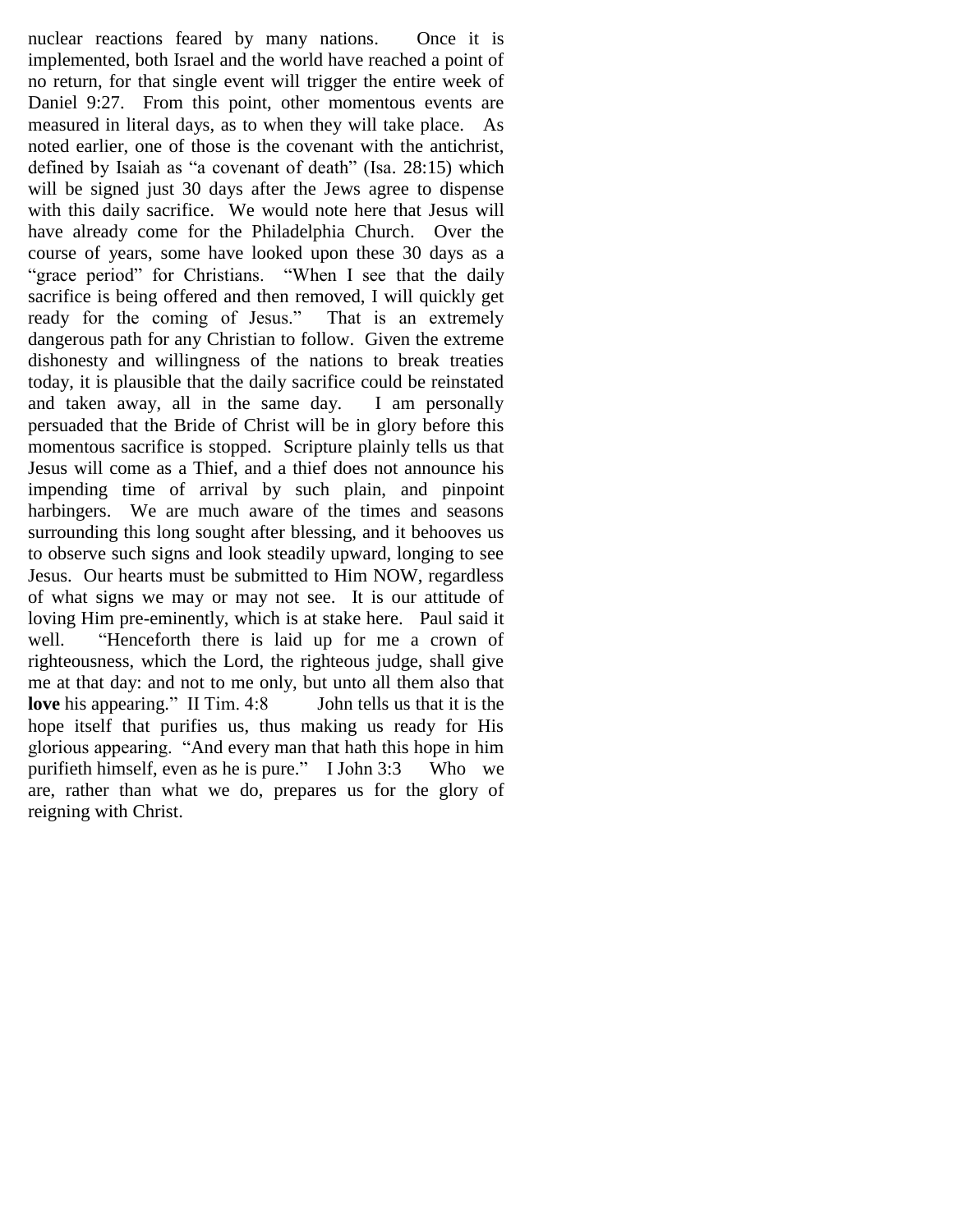# Benefits Of The Sun

#### Dr. Vicky Moots

Someone asked me recently if I had been in the sun, and I thought "Well, it's kind of obvious. I have a tan, right? So that means that I've been in the sun, right?" Maybe, maybe not. There are in fact "fake-bakes," so it is not necessarily strange to be asked if you have been in the sun. The point is that just because you look like you have been in the sun does not necessarily mean that you have been. There are artificial ways to get a tan and so it is with the sunlight. Today I would speak on the benefits of the sun and spiritual tanning rather than fake tans.

Life cannot exist without sunlight. If you plant a tomato under a tree, it will not bear fruit. Likewise, the human body requires sunlight to live, and there are several things that happen when one spends time in the sun. If you have been there very long, it will soon be obvious to other people. If you are someone who tans you will get a tan. If you are not, you will burn. Either way, it will be apparent on the *outside* that you have been exposed to the sun.

There are also some things that happen on the inside of a physical body exposed to the sun. If you stay completely out of the sun, not only will you not get a tan, but you will also become depressed and weak, thus it is imperative to spend time in the sunlight. Note a few scriptures in regard to light and life, both physically and spiritually. "In the beginning was the Word, and the Word was with God, and the Word was God. The same was in the beginning with God. All things were made by Him, and without Him was not anything made that was made. *In Him was life and the life was the light of men*." John 1:1- 4 So here it is: Jesus is the life, and He is the light. We have already seen that light is absolutely necessary for human life, physical life; and we will see how in a little while, but consider first verse 9. "That was the true light" (that was Jesus) "which lighteth every man that comes into the world." Not everyone receives that light, but that light was shown into this world, which was dark, without form and void. Darkness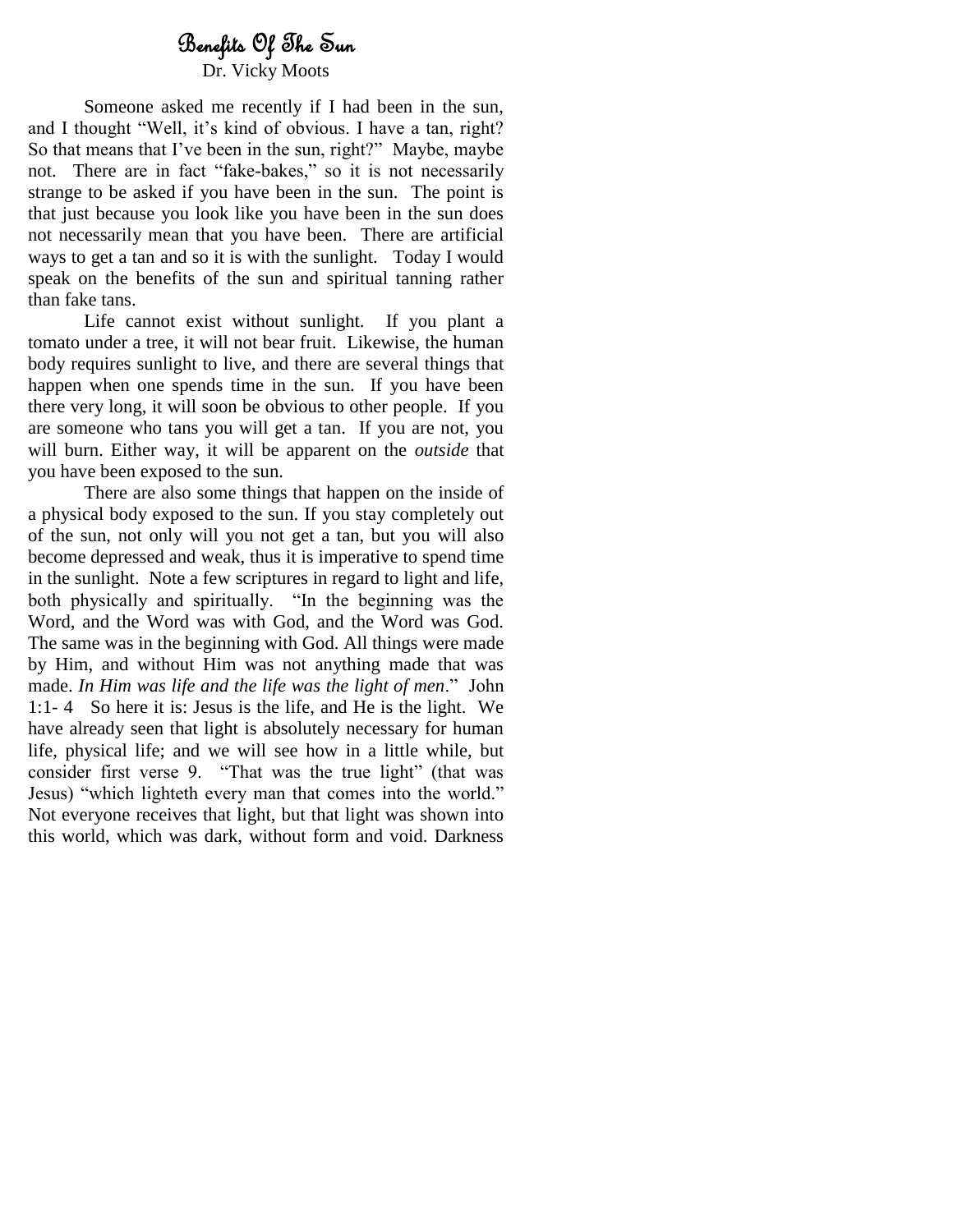was upon the face of the deep, but God shined a light and He gave that glorious light of the Gospel to every man who will receive it. Without that light there is no life, but with that light then we have physical life and we have eternal life.

John also declares other scriptures regarding light. I think it interesting that most of the scriptures related to the light of the world are in John"s gospel and in his letter to the Jews. Maybe it was because he leaned on Jesus" breast, at the last supper, intimately associated with the Light of the World. He knew that Light; he had received that Light, and further announces It in John 8:12. "Then spake Jesus unto him saying "I am the light of the world; he that followeth Me shall not walk in darkness but shall have the light of life." Jesus was the Light and He was, or is the Life. John 11:9-10 further declares: "Jesus answered Are there not twelve hours in the day? If any man walk in the day he stumbleth not because he sees the light of this world. But if a man walk in the night he stumbleth because there is no light in him." Spiritually speaking, this means, that Jesus is The Light, and the light of the Gospel had to be shined in our hearts for us to see. But light is necessary for Vitamin D, an extremely important vitamin that has been studied extensively recently. Our main source of vitamin D is actually from the sun, which forms it on the skin. A chemical reaction takes place on the skin, which produces the important hormone called Vitamin D in your body. Vitamin D again, is necessary for life. Every organ system in the body has Vitamin D receptors and it has been recently shown to decrease the risk of colon and breast cancer by 50%. It helps prevent Parkinson"s and diabetes, reduces the risk of heart disease by about 30% and heart failure by about 30%. There was an interesting study conducted recently in the nursing home, showing some rather striking results. We used to think that Vitamin D was just necessary for strong bones, and we know that hip fractures and other osteopetrotic fractures are important causes of disability and people ending up in nursing homes. So they thought "Well, maybe if we supplemented Vitamin D to people in nursing homes we could cut down the risk of fractures." And they did, giving half the people 800 units of Vitamin D, in addition to whatever was in their vitamin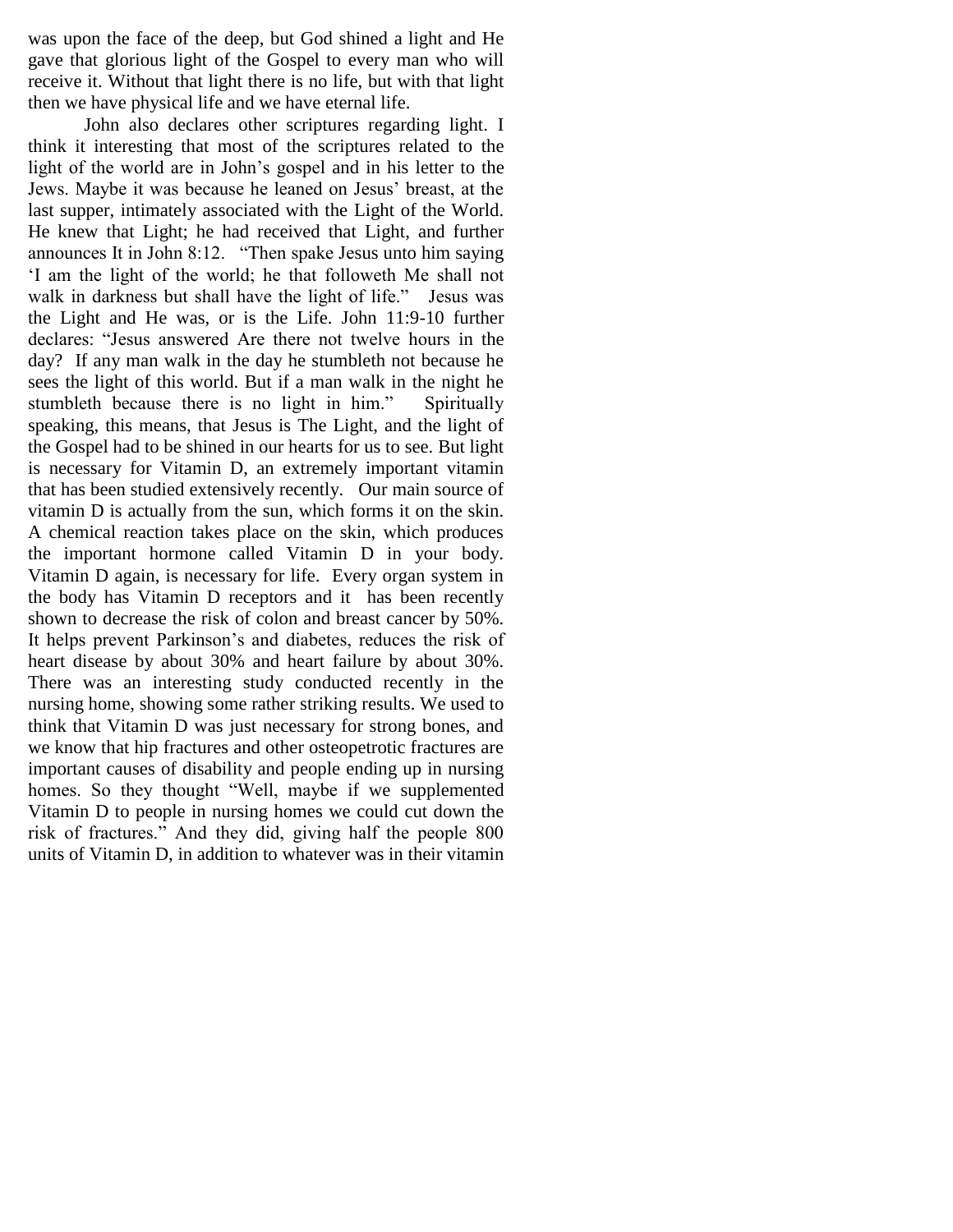regimen and diet. The others just received their normal diets. The people who received the extra Vitamin D, not only reduced the fractures by half, they also reduced the falls! Interesting! I just read here in the Scriptures that if we walk in the light we are not going to stumble and we are not going to fall. This is true both in the physical and spiritual. Vitamin D caused the muscles to be stronger. It not only made stronger bones, so that if a fall occurred, the bones would not break, but it reduced the falls. Spiritually speaking, the more we walk in the light, the less likely will be the danger of falling, or weakness, or spiritual heart failure. That's just one of the many benefits of Vitamin D.

Sunlight also helps depression. Ephesians 5:8 asserts: "For ye were sometimes or at one time darkness, but now are ye light in the Lord. Walk as children of light." Walk in the light, and you will receive the Vitamin D of the "Son." Both the "S-o-n" and the "s-u-n" have life and will keep us from falling.

I John 1:7 "But if we walk in the light as He is in the light, we have fellowship with one another, and the blood of Jesus Christ, His Son, cleanses us from all sin." Verse 5 once again tells us that Jesus is that Light. "This then is the message which we have heard of Him, and declare unto you, that God is light and in Him is no darkness at all;" *in Him is no darkness at all*. We need the light, and to have adequate Vitamin D, a person needs 10 to 15 minutes of unprotected sun exposure, without sunscreen, so that your body will produce sufficient amounts of Vitamin D. Likewise, the spiritual man requires Light, and Psalm 119 presents a beautiful commentary on it. Do you know how hard it is to get 10 to 15 minutes of time in the Word without interruptions? It's about as difficult as getting 10 to 15 minutes of unprotected sunlight. Satan will try to do anything to keep us from exposure to more "Son light." He does not want us to have the light into our hearts and lives, and will do everything he can to "protect us," from these perceived destructive rays.

People spend millions of dollars every year to protect themselves from the sun, and there is scripture addressing that too. There is the need of sunlight, but God also protects us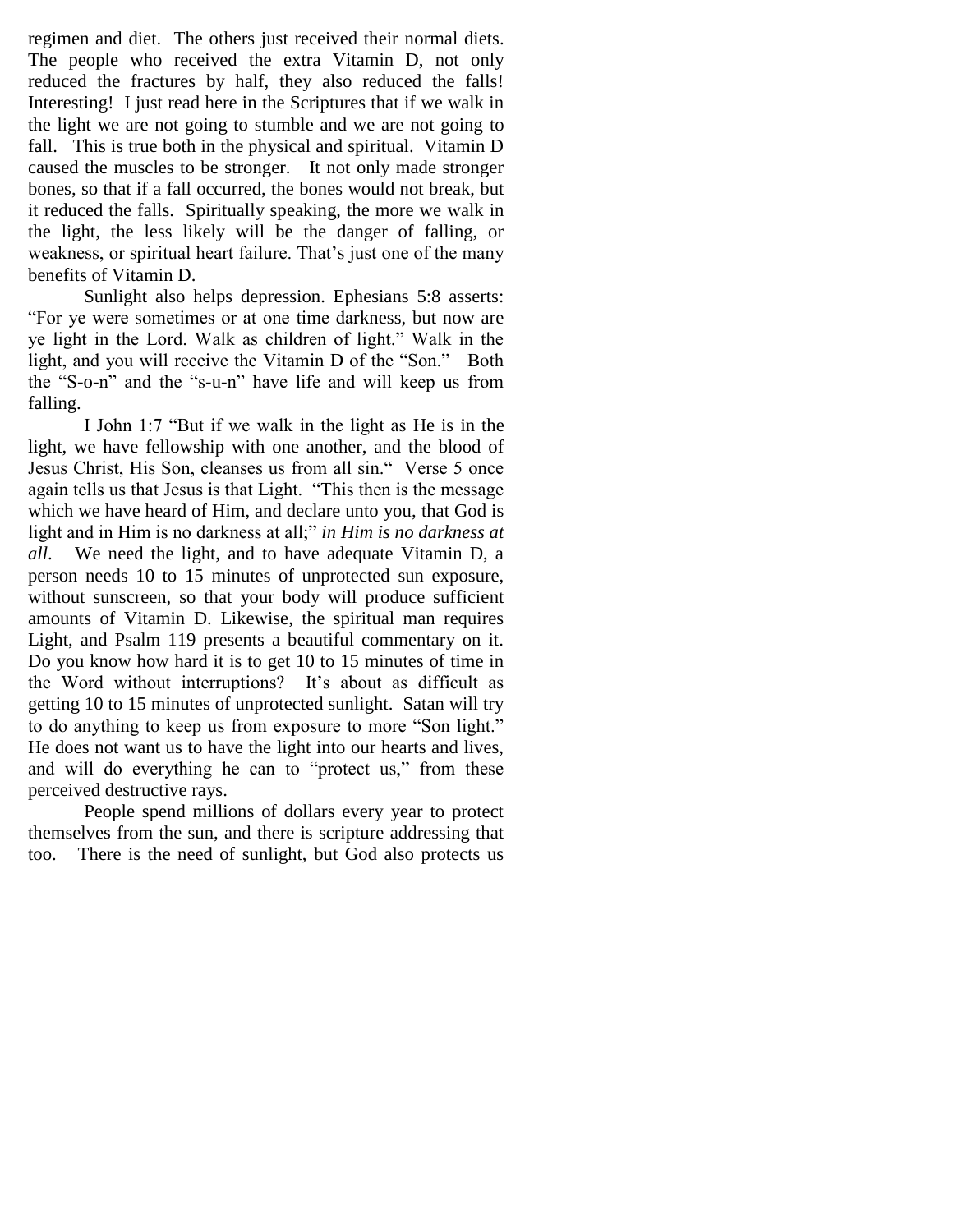from overexposure, because that can be a hazard also. Psalm 119:105 "Thy Word is a lamp unto my feet and a light unto my path." God's Word is a lamp, and the Word is a light, and, of course, the Word was Jesus. "In the beginning was the Word…." Jesus is that Light, His Word is that Light. Jesus, The Word became flesh, so everywhere we read the "Word," it could be easily translated "light" and vice versa. Likewise "Jesus" could be substituted for both light and light. I learned in Algebra that if "x" equals "y" then "y" equals "x;" you can substitute. That can also be done in the Scripture. The more light you receive the more you understand, because *the entrance of His Word gives light*. We can walk in the light because we have the Word as a lamp unto our feet and a light unto our path.

We also know that men love darkness rather than light because their deeds are evil. (John 3:19) Thus people do not like to delve into the Word of God and have that light shine down into their lives to show up things that are not pleasing to Him. Some had rather have it dark. My house looks pretty good with the lights off, but when I turn them on I can see all of the dust and cobwebs; so it is with our lives.

Sunlight also helps depression. Sun enters into the brain through the eyes, into the pituitary gland, which raises the serotonin levels in your body, and helps depression. Depression can be induced by putting somebody in a dark place. There are areas of the country or in parts of the world where there is less sunlight, and people are more prone to depression. During the winter, the incidence of depression goes up. We call it "seasonal affective disorder," when people become depressed from the short days, and lack of sunlight. We also spend our days under artificial lighting and get very little exposure to the real sun, so we can get depressed just from that. There is an epidemic of depression in the United States today, but I think that part of the reason is lack of exposure to the sun, both spiritual and physical. If we expose ourselves to the true "Sonlight" of the Word of God, He will give us the true "joy of thy salvation." Psa. 51:12

People do not like to look into the light. Ecclesiastes 11:7 declares: "Truly the light is sweet and a pleasant thing it is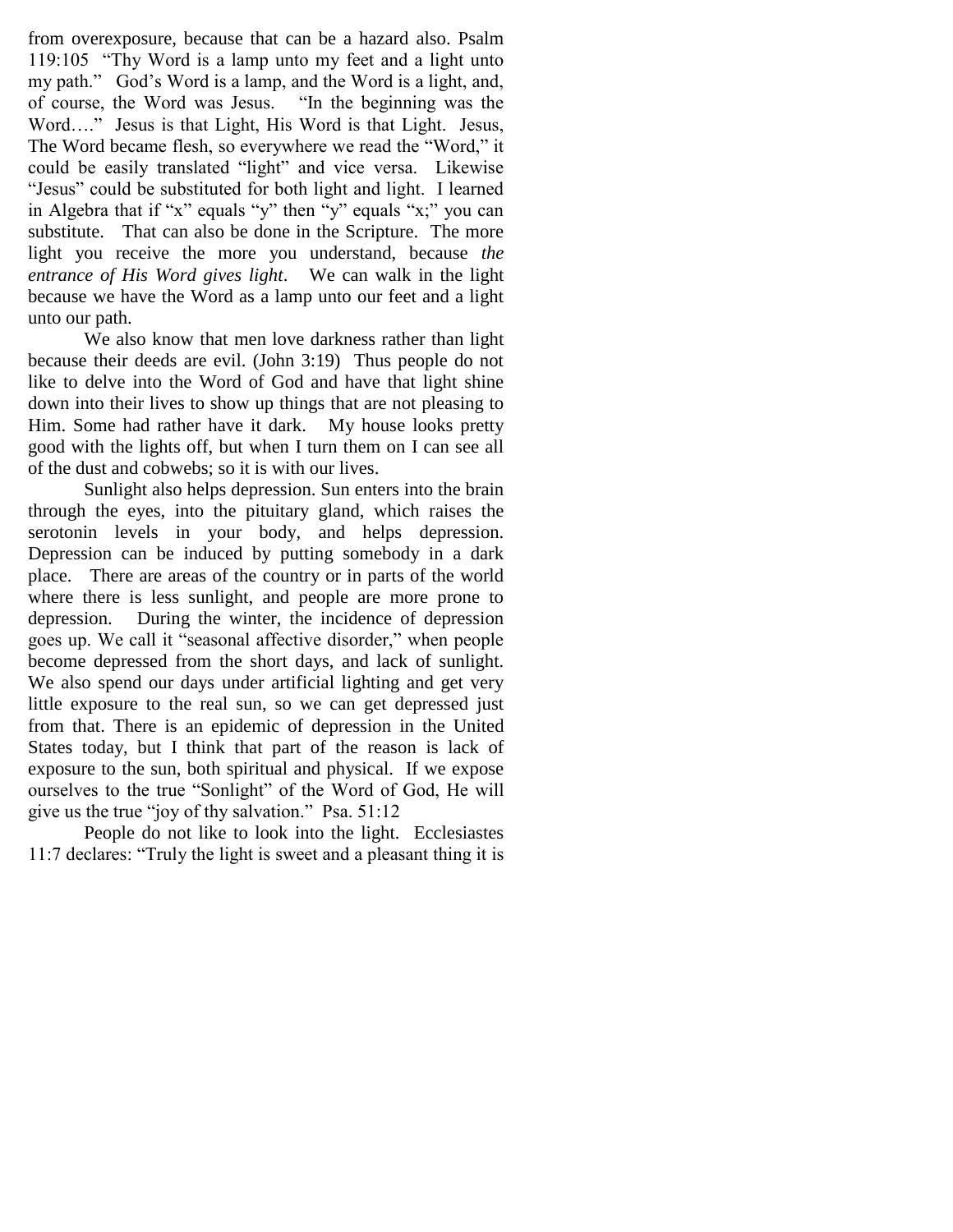for the eyes to behold the sun." This reinforces the fact that light helps depression, but we also see that men turn their faces away from the sun, trying to avoid the light of this world. Isaiah tells us that men will literally turn their faces away from the Son. "He is despised and rejected of men; a man of sorrows, and acquainted with grief: and we hid as it were our faces from him;" Isa. 53:3 People also try to avoid the sun in the physical. They will wear a bonnet, or sunscreen, or long sleeves, and really try to avoid the sun. So it is in the Christian world today where men do not want the light of the Gospel shining into their hearts. They too will do everything in their power, to avoid the "Sonlight." They will still have a form of godliness but deny the power thereof, having, as it were a tanning-booth religion. In other words, they want to "appear" as having been in the "Son," but have never been exposed to the light of God"s Word. They have a man-made artificial "Sonlight" so-called gospel in their churches, that never lifts up the Name of Jesus and does not glorify God. It glorifies and lifts up man; trying to make man look better. However, we cannot have life, without the True Light. The aforementioned artificial light does not produce the Vitamin D that we need.

Now, what about overexposure to the sunlight? David declares that "Our God is a sun, and He is a shield." Why would He need to be both? Because of what happens with overexposure to the sun? Such overexposure will produce sunburn, and repeated sunburn can lead to skin cancer, and the exposure to the judgment of God, the midday sun, without any covering, will cause burning. We had a sermon about the grace of God this morning, and that will be our subject now. God shows up our sins through the light of the Gospel. He reveals to us, through His Word, that we have sinned, and are therefore, under condemnation, and the sentence of death. If all He did was expose our sins, we would find severe overexposure to the "Son," which can cause burning. Underexposure to *the* Son, can also cause burning, (in hell) but God has made this physical body in a unique way. We have certain cells on our skin called "melanocytes." They are the cells that give it color. Some people genetically have more to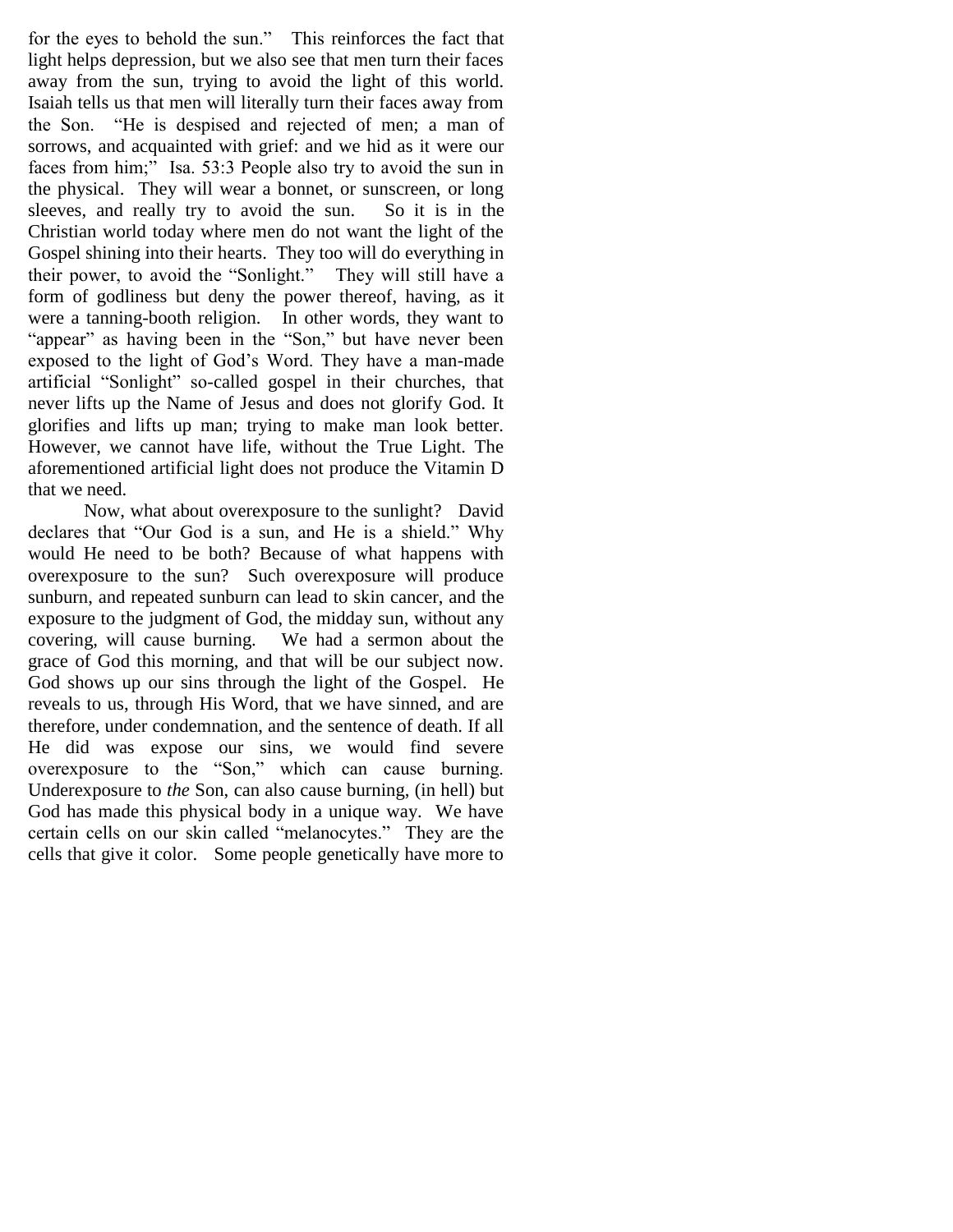begin with, and thus their skin is darker. Others are rather unlucky, and their skin is very, very light. Any exposure to the sun will cause burning. But even a light-skinned person, should get a least 10 minutes of sun exposure every day. The sun itself, will trigger those melanocytes to release the substance called melanin, which begins to turn the skin darker. That darkness of the skin, then acts as an umbrella to protect us. God made our bodies (I thought this was an interesting fact here) and there are 60,000 melanocytes (those are little cells that produce melanin) in every square inch of your skin; 60,000! God made a way to protect us from overexposure to the sun. "For the Lord God is a sun (because He"s the light) and a shield. The Lord will give grace and glory. No good thing will be withheld from them that walk uprightly." Psalm 84:11 Psalm 121:5-6 further states: "The Lord is thy keeper; the Lord is thy shade upon thy right hand. The sun shall not smite thee by day nor the moon by night." The Lord is indeed our shade; His grace is like the melanocytes on your skin, that which comes between us and the wrath of God. Such wrath is like unprotected sun shining down in the middle of the desert, with no relief. After a very short period of time, burning will ensue because there is covering. All men are naked before Him, so we truly have no covering of

our own. Our righteousness is as filthy rags, with nothing between us and His burning wrath, except for Divine Grace, except for His Son.

The sunlight actually triggers the melanocytes to produce the melanin that protects the skin from overexposure to the sun. Men well know that excessive exposure to the sun can cause cancer. Melanoma is one of the deadliest forms of skin cancer, and a study of it and tanning booths, the alternative to the sun, found that the melanoma rate tripled for those people who used tanning booths compared to those people who were exposed to natural sunlight. Tripled the rate! Thus we must conclude that the sun - the real sun - not artificial lighting, or man-made lighting, actually protects you from cancer as long as it is not overexposure. God through His Infinite mercy, provided the Son of God Who was the Word, Who was the Light, Who also came to this world full of grace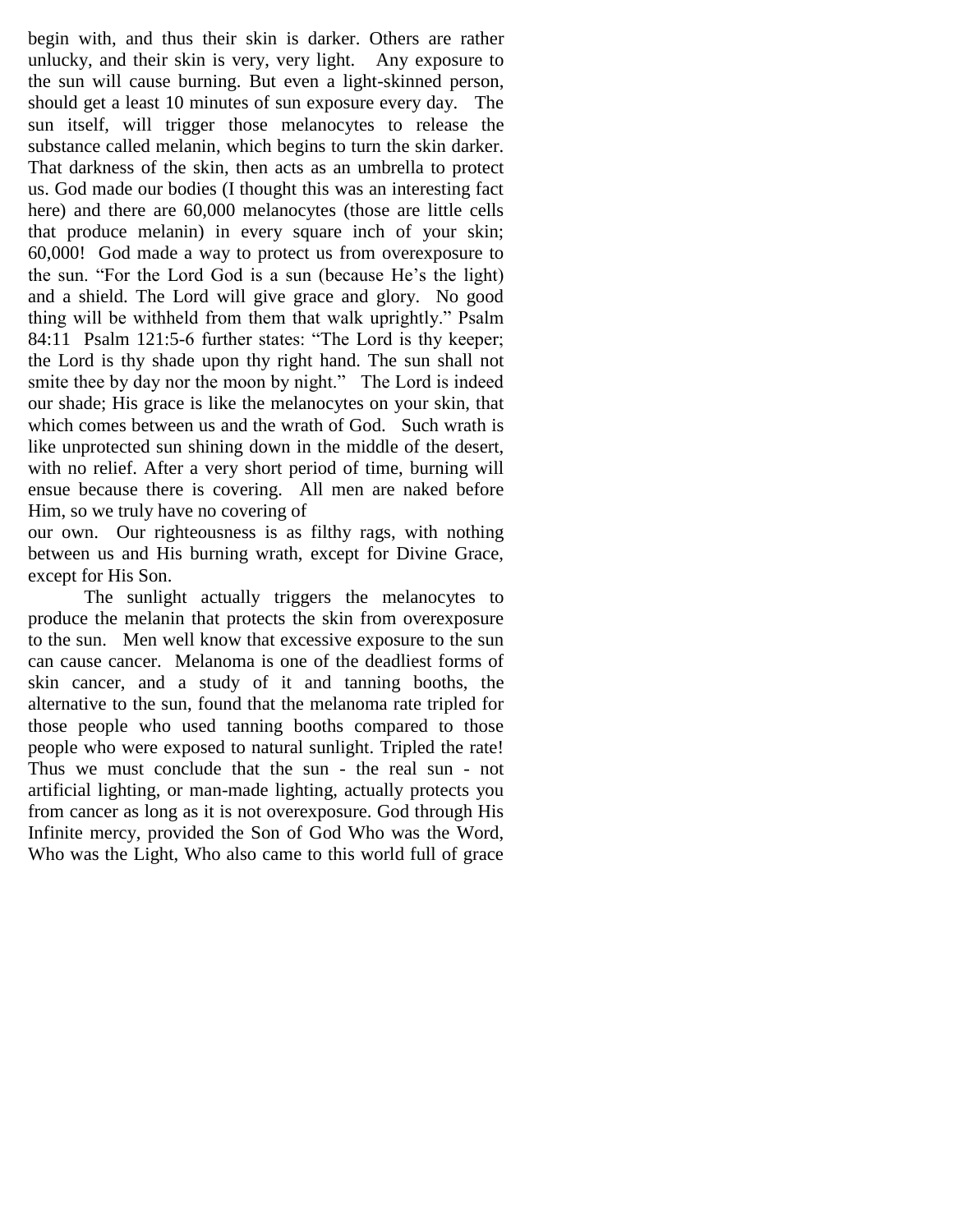and truth, to come between us and the wrath of God. We are now protected. The Lord God is our Sun, and He is our Shield.

Finally, we need to be sure that we have this daily exposure to the Son, The Word of God, which will give us the light of the Gospel, but II Cor. 4:4 issues this warning. "In whom the god of this world has blinded the minds of them that believe not lest the light of the glorious Gospel of Christ, who is the image of God, should shine unto them." Satan will try to keep the light of the Gospel from shining upon our hearts. The entrance of God"s Word gives light. The God Who commanded the light to shine out of darkness is the One who shined into our hearts to give us hope, and until that light shined we were all blind. Without sunlight, without the light in this world, every one of us would be blind. The opposite is also true. If you stare at the sun without any protection you will go blind. What happened when Saul of Tarsus was knocked down on the road to Damascus? He saw a great light and he was blinded by that intense light, because he had seen the sun. He was exposed to direct sunlight, and blinded.

Satan would keep us blinded, overwhelmed, when the light of the Gospel shines upon us, for he wants us not to be exposed to the Son. He would hide our faces from Him, causing us to look the other direction. However, we must look unto Jesus, see the Son, even as Saul ultimately did, and let His word penetrate deep into our hearts and souls creating a joy that He alone can give, even the desire to run to win Christ. We must have that daily exposure to the Word of God and have none of this fake-bake sun tan. We do not need tanning-booth religions. Right here, in the unadulterated Word of God, we have the true light of the Gospel, and I thank God for my physical tan and my spiritual tan.

(Ed. Note: This was an message excellent given by Dr. Moots at the 2010 Labor Day Convention. It was transcribed from an audio cassette and has been edited extensively to make it suitable for print.)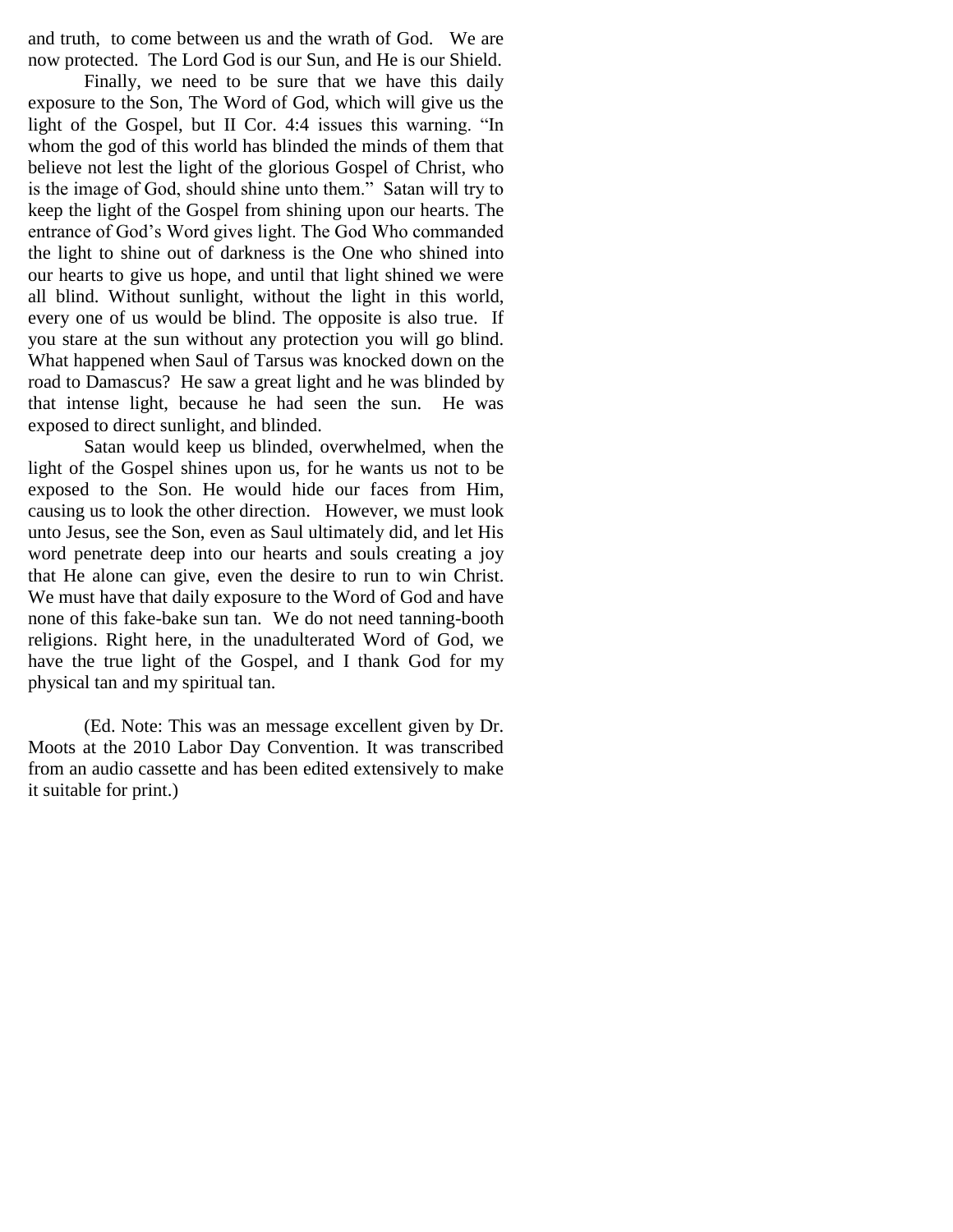# Our Experience

#### Reprint January 1910

Most of us, it may safely be said, dwell too largely in our own experiences. God has given us rich blessings. It almost seems that we are favored above all people. Or, we have many burdens, griefs which seem peculiarly our own. In the rapture of our joy the intensity of our pain, we lose sight of the fact that all through the ages, others have toiled and suffered, and fought the very battles we are fighting today; that they have been glad, too, with "joy unspeakable and full of glory," such, perhaps as we have never known.

Joy and pain, toil and care, are common to mankind. They are the bond which unites all nations and peoples. Without them we should be no better than the beasts of the fields – without understanding, without sympathy one for another. Those times of fierce conflict and restless questionings, when we seek in vain for that peace which "passeth all understanding: and grope blindly for the Light that shineth out of darkness, the bitter humiliations and grief which crush our spirit and leave a cruel sting long afterward, the great happiness which lifts us for the time above all else, and lingers with us like the melody of a half-forgotten song -- they are the links which bind us to one another and to the world. "There's ever a song somewhere," and somewhere, too, there is always a suffering heart. "The world is full of sorrow. Jesus said it would be so."

The mission of Jesus was to redeem the world from sin and suffering. The message proclaimed at His birth was "Peace on earth, good will to men." And all through the years, that message has been echoed down to us. It was for that He gave His life. It is for that, that we are to take up our cross daily, denying ourselves, in the paths wherein our lives have fallen. His love was one of service. He was full of compassion and went about doing good. His mercy was boundless; His love never failed. And He is our Great Example.

Our life is a trust. Let us not waste it in careless indifference or selfish absorption in our own interests. Let us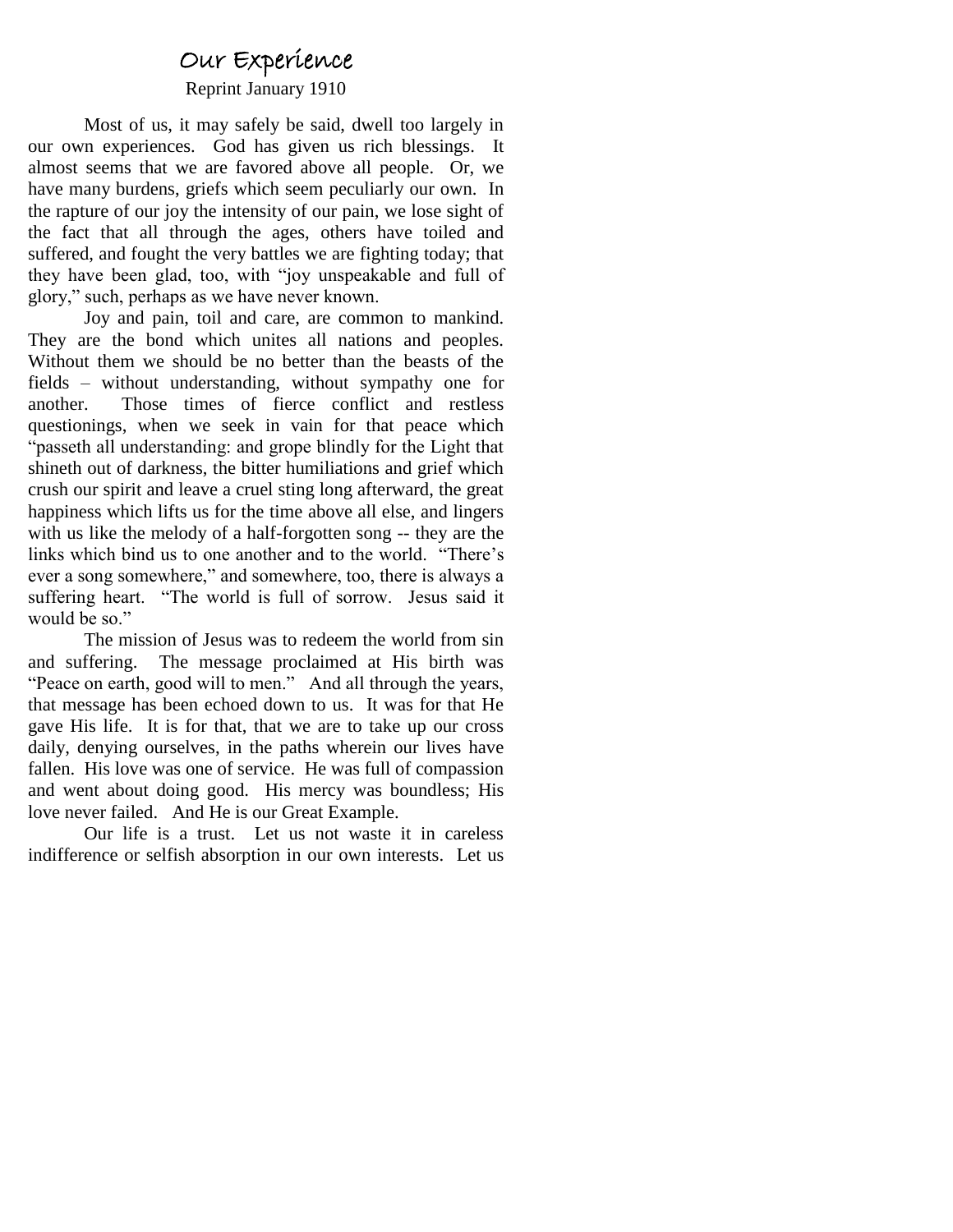not draw into ourselves or confine our interests to a few who are especially dear to us, nor to experiences which have indeed been helpful to us, but widen them at every turn and make our lives rich with love and sympathy and the inspiration which comes from the contact with other hearts and lives. And above all let us not forget that hearts are the same the world over; and everywhere, and at all times, there have been men who walked with God.

H.O. Indianapolis

# **The Joy of Stillness**

~~~~~~~~~~~~~~~~~~~~

**In stillness I can hear Him; midst throngs I'm made aware. He's ever present near me; ne'er a time He isn't there. Each season of my life, tho, lends a cross I've always known. When companion doth surround me, in truth I'm kept alone.**

**It matters not my being, that joy should fill my soul, Or flood-tides o'er take me, with sorrow, pain, and woe. Though love be round about me, with family and with friend, Alas, I'm but a pilgrim, sojourning till life's end** 

**God purposed this; He knew t'was best, for me this way to take. I'm set apart; claimed by The King, 'tis all for Jesus sake. My path at times has lonely been, and often have I cried, And lo He whispers in my ear, 'tis all for thee, My bride.**

**The Master of the universe He is, and yet He's chosen me To reign with Him in Heaven's court, throughout eternity I'll run the race before me set; with patience to endure. My life, my heart, my faith like gold, by fire is made pure.**

## Marilyn Higgins

\* If you were on trial for being a Christian would there be enough evidence to convict you?

\* In God's works we see His hand, but in His Word we see His face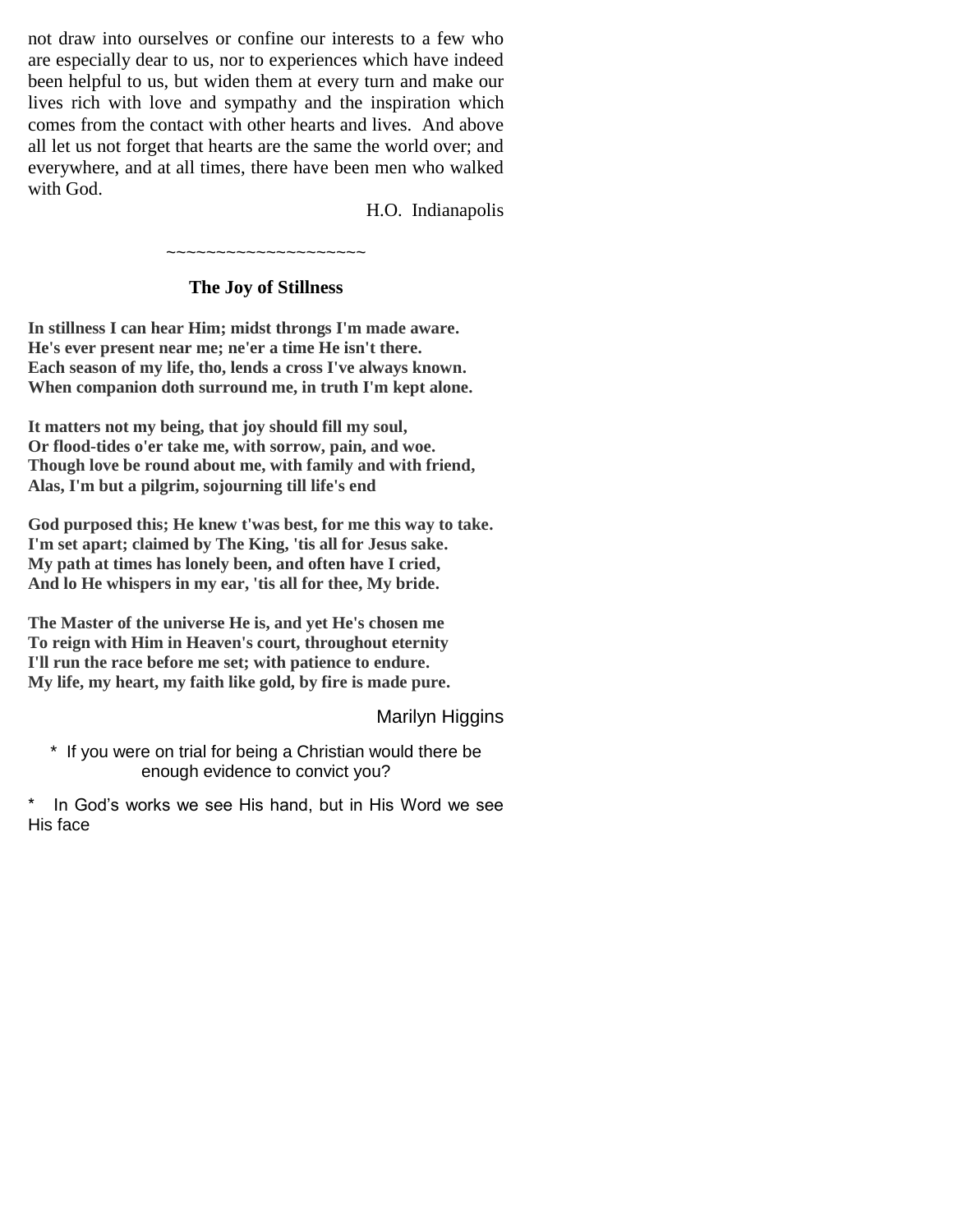# Choosing Positive or Negative

For all the negative things we have to say to ourselves, God has a positive answer for it. You say: "It's impossible" God Says: All things are possible (Luke 18:27) You say: "I'm too tired" God says: I will give you rest (Matthew 11:28-30) You say: "Nobody really loves me" God says: I love you (John 3:16 & John 13:34) You say: "I can't go on" God Says: My grace is sufficient (II Cor. 12:9 & Psalms 91:15) You say: "I can't figure things out" God Says: I will direct your steps (Proverbs 3:5-6) You say: "I can't do it" God says: You can do all things (Philippians 4:13) You say: "I'm not able" God says: I am Able (II Cor. 9:8) You say: "It's not worth it" God says: It will be worth it (Romans 8:28) You say: "I can't forgive myself" God says: I FORGIVE YOU (I John 1:9 & Romans 8:1) You say: "I can't manage" God says: I will supply all your needs (Philippians 4:19) You say: "I'm afraid" God Says: I have not given you a spirit of fear (II Timothy 1:7) You say: "I'm always worried and frustrated" God says: Cast all your cares on ME (I Peter 5:7) You say: "I don't have enough faith" God says: I've given everyone a measure of FAITH (Romans 12:3) You say: "I'm not smart enough" God says: I give you wisdom (I Cor. 1:30) You say: "I feel all alone" God says: I will never leave you or forsake you (Hebrews 13:5) Be encouraged knowing that God is with us always (Matthew 28:20)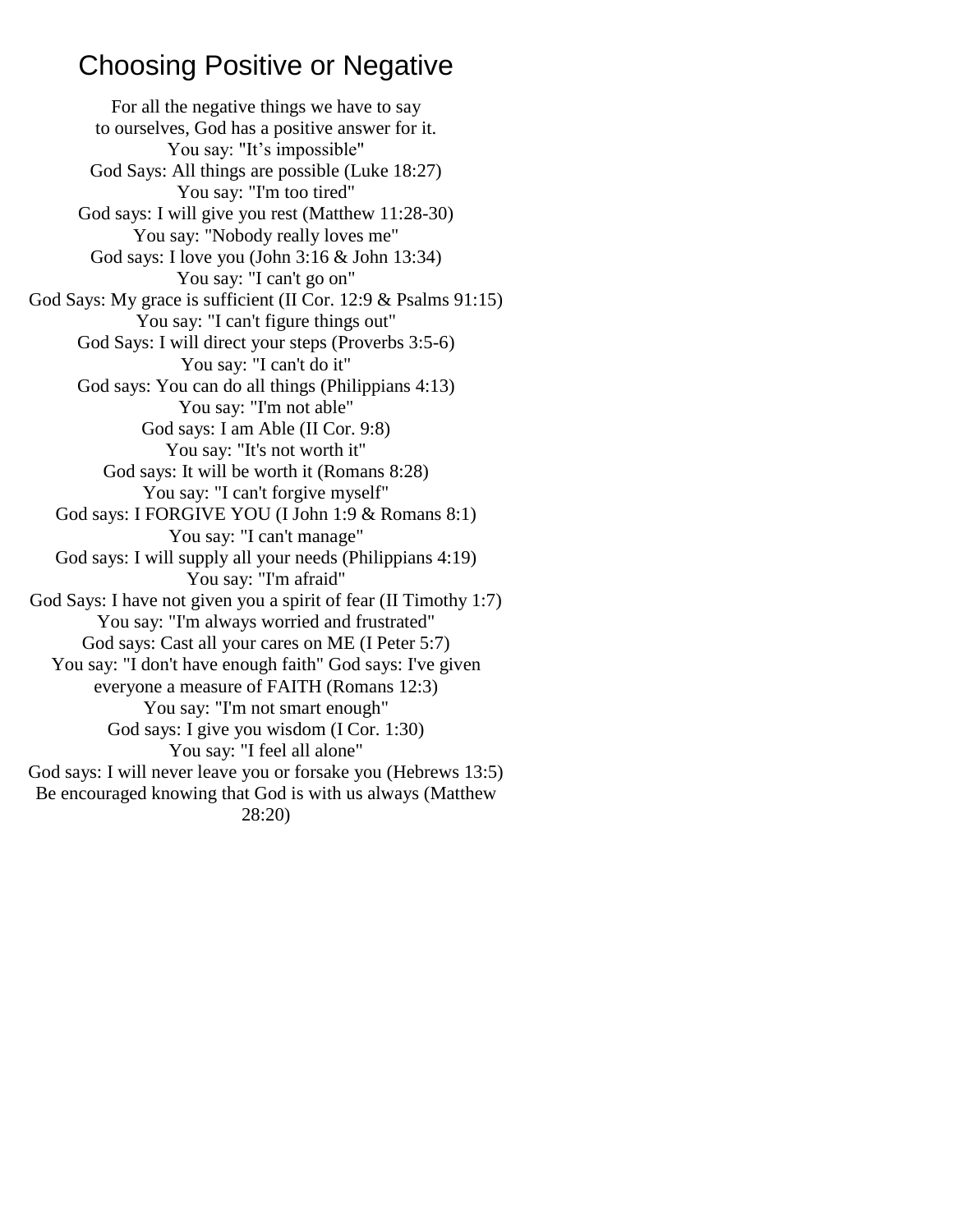

"Make thee two trumpets of silver; of a whole piece shalt thou make them: that thou mayest use them for the calling of the assembly, and for the journeying of the camps. Also in the day of your gladness, and in your solemn days, and in the beginnings of your months, ye shall blow with the trumpets over your burnt offerings, and over the sacrifices of your peace offerings; that they may be to you for a memorial before your God: I am the LORD your God." Num. 10:2,10

Two silver trumpets, a marvelous witness of God's glorious redemption, were used for a number of purposes, one of which was to announce the beginning of months for Israel. We too feel like bringing forth those trumpets in praise and adoration for the tremendous blessings of The Lord that have been lavishly poured out upon Grace and Glory. January 2010 marked the beginning of 100 years for this little white winged messenger, which Bro. Copley began publishing in 1910. Many changes have transpired during that century, and indeed many have taken place just in this past year. We bid a fond farewell to Bro. Smith, only the third editor of Grace and Glory during that 100 year period, as he went home to be with The Lord in February. We have found, however, that God's Word and work, still goes on, and we too have discovered His faithfulness in our behalf. Not only have faithful contributors continued to support this work, but two of the three properties in Mountain Grove were sold, thus making it possible to purchase another facility here in Belton to house both the print shop and the Bible School. We were able to pay cash for the building as well as all moving expenses, and thus Grace and Glory remains completely debt free. Over the past year, the paper has been printed by Precision Graphics in Mountain Grove, and we are so very grateful to Mike Barbe who has been a great friend to both Bro. Smith and ourselves. However, since all the printing equipment has been moved, and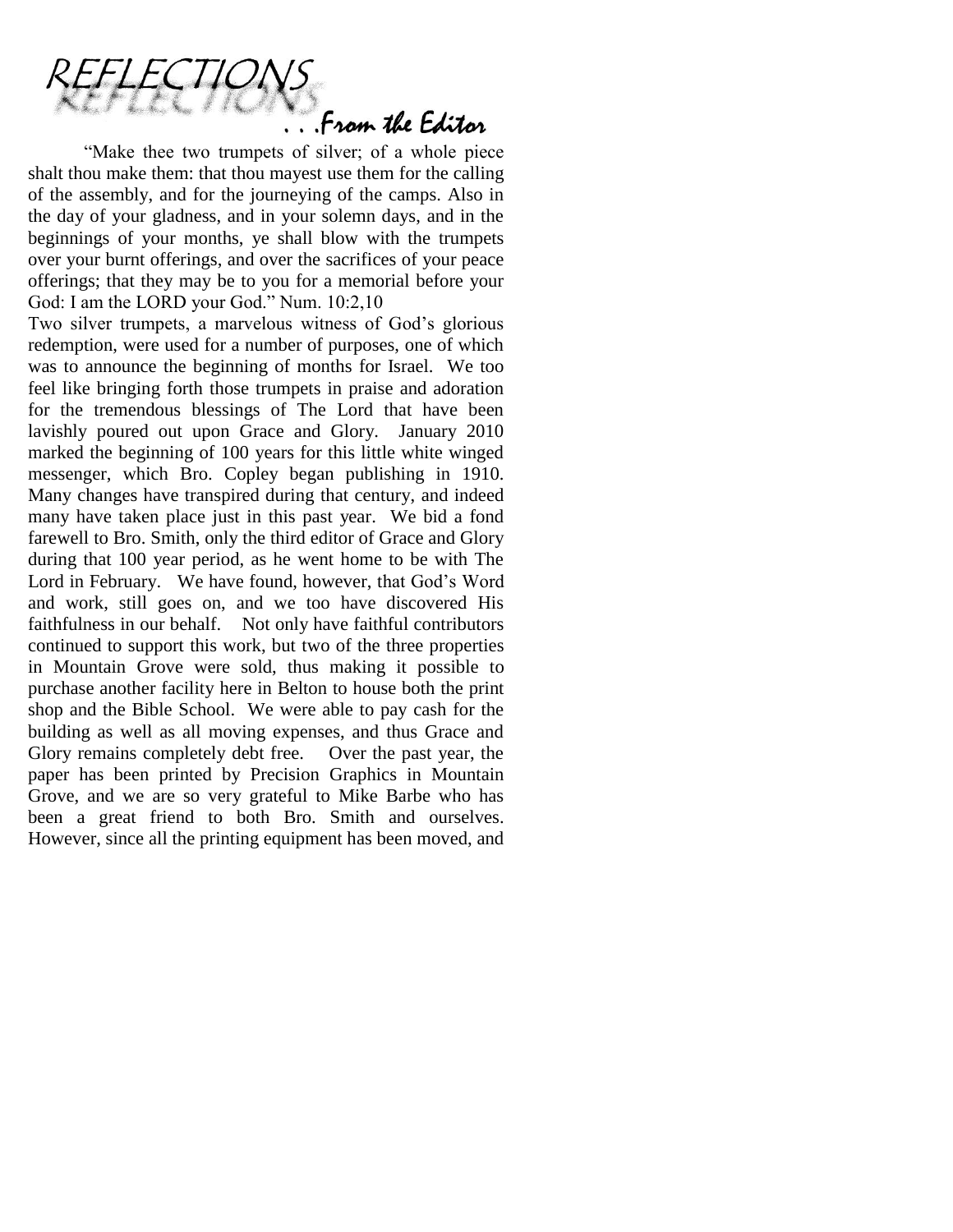is now in working order, our hearts rejoice that this month"s issue of Grace and Glory has been printed, folded, collated, bound, and mailed from our new home here in the Kansas City area, not so very far from where it all began, back in 1910.

We stated last January that surely Bro. Copley never envisioned this work lasting for a hundred years, because he too lived with the glorious hope of Jesus" soon return. We are likewise filled with hope at that glorious prospect, and while we must admit that we are somewhat disappointed that we are not already in glory, we too must obey Jesus' admonition to "occupy till I come." Luke 19:13

So we do indeed sound the silver trumpet of God"s Word as we embark on the  $101<sup>st</sup>$  year of publishing Grace and Glory, but it is also a time to look back, with grateful hearts for those who have left us this marvelous message of Divine Grace. As noted, Bro. Smith went home in February, and just recently another faithful warrior has been taken from us. Bro. Jack Bannister entered the courts of glory on December 6, 2010. He has been a long time friend and associate of Grace and Glory, having been in charge of the print shop a number of years in the late 50"s and early 60"s. Brother Jack, as did his predecessor Bro. Smith, printed the paper on a huge Miehle newspaper press, which used hot lead slugs created on a linotype machine. This was before the era of offset printing and "cold type." Bro. Bannister was also a teacher in the Bible School, having been a close associate of Sis. Bodie, Bro. Smith, and Sis. Alice Mooneyhan. He and Sis. Lois founded Grace Chapel in Carbondale, Kansas in 1958, but after commuting between Kansas City and that pastorate for a number of years, finally vacated the posts with Grace and Glory around 1963. He will ever be remembered as a man who dearly loved the message of Divine Grace, which he too learned from the founders of Grace and Glory.

GH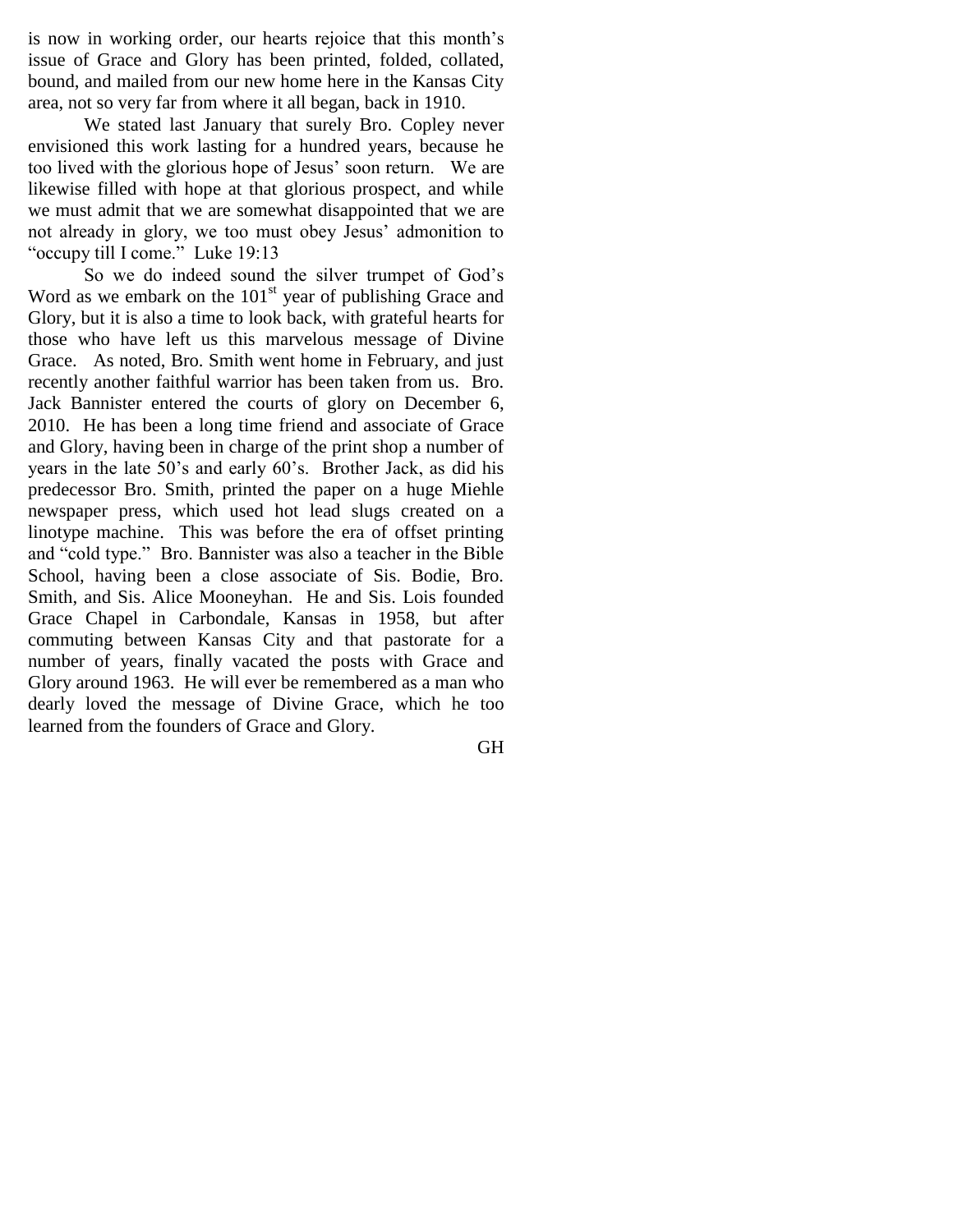#### JESUS AND THE HOLY SPIRIT Paul N. Smith

*"NOW WHEN ALL THE PEOPLE WERE BAPTIZED, IT CAME TO PASS, THAT JESUS ALSO BEING BAPTIZED AND PRAYING, THE HEAVEN WAS OPENED AND THE HOLY GHOST DESCENDED IN A BODILY SHAPE LIKE A DOVE UPON HIM, AND A VOICE CAME FROM HEAVEN, WHICH SAID, THOU ART MY BELOVED SON; IN THEE I AM WELL PLEASED." Luke 3:31,32.*

We always like to emphasize what Jesus has done for us through the work of redemption. But have you thought of the very important part the Holy Spirit had in Jesus' life? When the Son of God came to earth, it was in the form of man, with a body of limitations and needs. He was dependent upon God, His Father. Thus, it was necessary for Him to have the Holy Spirit working actively in and through Him. He could not have accomplished all that He did without the power of the Spirit. He could not have gone to the Cross apart from the help of the Holy Spirit. Jesus and the Holy Spirit were inseparable, and that is the way it should be.

We have recorded in John's Gospel that John the Baptist thought that it was not necessary for Jesus to be baptized, knowing who He was. Jesus replied that He must be baptized to "fulfill all righteousness." Through His baptism, Jesus identified Himself with all humanity, He was declaring to all the world, "I have come to earth so that I can identify Myself with your needs, with all your sins, your miseries; so that I can lift you up out of death."

This is the kind of Savior we needed, one who would identify with our needs. It is so easy to look upon someone in desperate need and think, "O poor fellow! I wish I could help you, but I cannot at this time." That was the experience that the poor man had when he was set upon by thieves and left along the wayside wounded. A priest went by and passed him on the other side of the road. The Levite did the same. They could not relate to his needs; their compassion was too shallow to engulf the needy man. The Good Samaritan, came by, and he could and did help the man. Jesus was that Good Samaritan, who came to earth and found us by the wayside.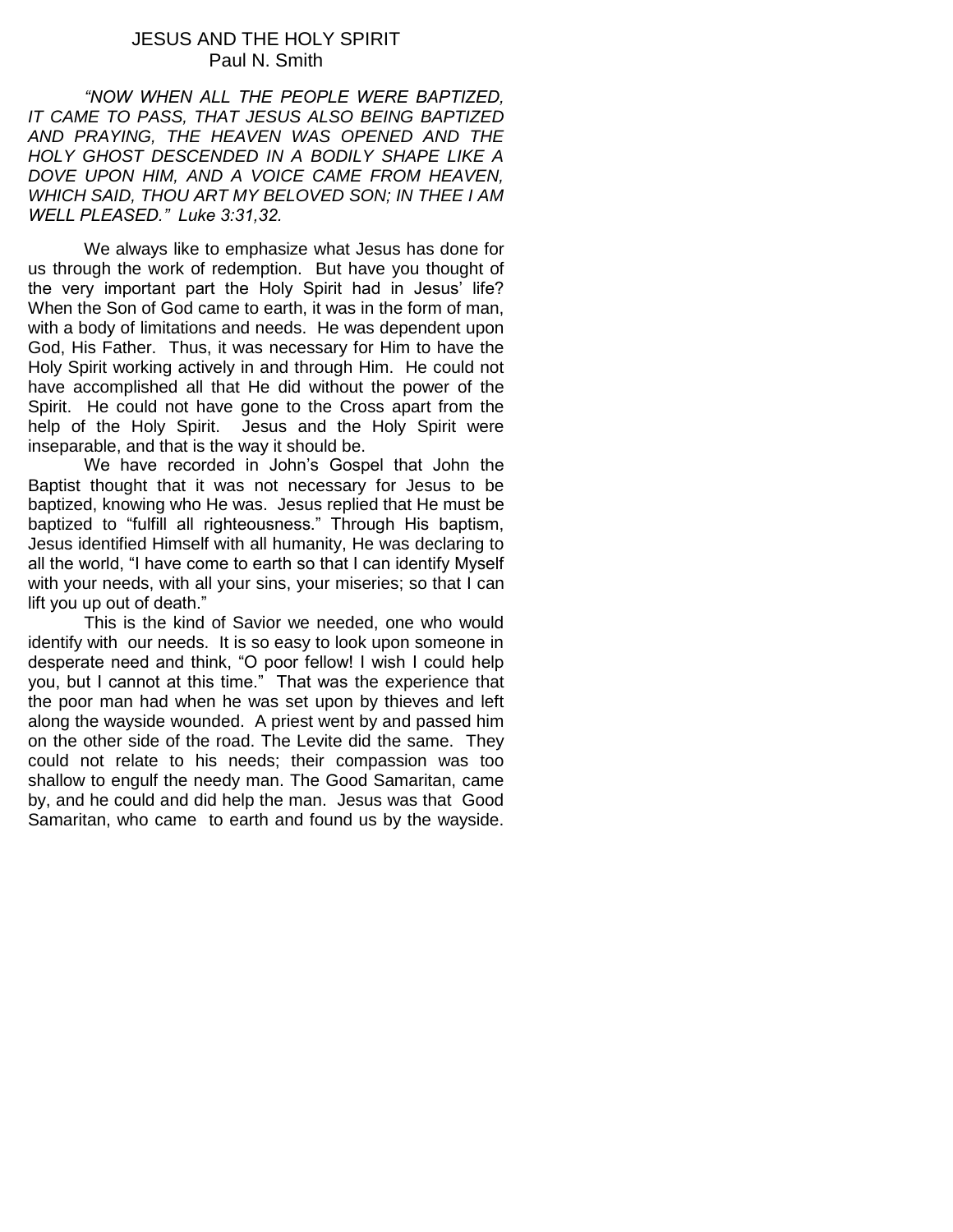He took us when we were wounded and bleeding and He took us to safety, paying all of our debts.

Jesus' act of being baptized - going down into the water and coming up out of the water - pictures His death, burial, and resurrection. As He came forth from the waters, the Holy Spirit descended upon Him in the shape of a dove. This is symbolic, as a dove speaks of peace. Jesus became the "Prince of peace." by His work of redemption, He made peace between God and man. He will also reign in righteousness and bring peace to this troubled world.

As the dove lit upon Him, a Voice is heard from Heaven saying, "Thou art My Beloved Son; in Thee I am well pleased." God set His approval upon His Son, Jesus. God not only meant that He approved of His Son as the One to do His work upon earth, but that He was emphasizing His delight that Jesus had received the Holy Spirit.

He was proud of His Son, and was happy to announce publicly this fact. It is the same with His children today. He approves of them when the Holy Spirit comes upon them. He witnesses through the Spirit that we are the sons of God. In other words, He is saying to those who receive the Holy Spirit, "You are My beloved son; in you I am well pleased."

The proof of God's approval of Jesus was seen as He walked daily in this world. He was controlled by the Holy Spirit. Let us note some ways in which this was true. "And Jesus being full of the Holy Ghost returned from Jordan, and was led by the Spirit into the wilderness" Luke 4:1. Jesus' experience at Jordan was more than a symbolic dove lighting upon Him. Here it is evident that the Holy Spirit took control of Jesus' life, even as He will take control of all who yield to Him to do the Father's will. Mark, writing of this time, expresses it thus: "The Spirit driveth Him…."

Jesus did not go into the lonely desert of His own will. He was not thinking of getting away from it all, and seeking a quiet place where He could meditate. God had a definite purpose in Jesus going to the desert. The Holy Spirit was the contact between God and His Son. This was no place for a lonely retreat anyway. It was a dangerous place, an unfriendly place, inhabited by wild animals, and where there was no food available.

God had witnessed publicly that Jesus was His beloved Son, and that He was well pleased with His life; and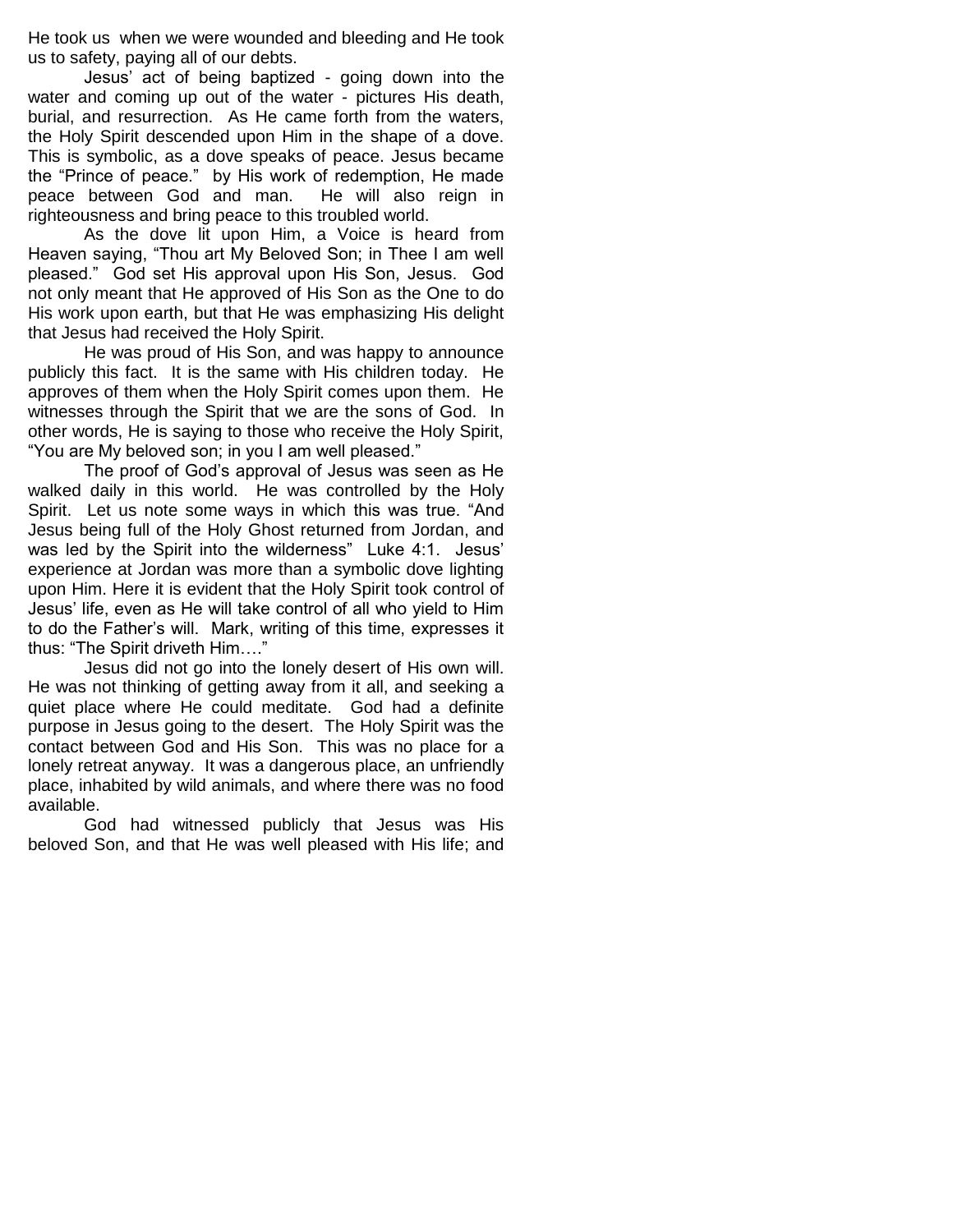now He was going to prove to Satan that this was so. Jesus was there forty days without any food, waiting until the Spirit bid Him leave. What a wonderful example He is to us today! We, too, can be led of the Spirit in every phase of our lives. It is interesting to note that it is the Holy Spirit who will lead us into our times of testing. They are not just a happenstance; they are ordered of God.

At the end of the forty-day fast, the enemy came to Jesus to test Him. His first word was "IF". His tactics were the same when he tempted Eve so long before this. "If Thou be the Son of God, command that these stones be made bread." Just forty days before this Jesus heard these wonderful words from Heaven, "Thou art My Beloved Son." Those words must still have been singing in His heart, all during the forty-day ordeal. Satan was endeavoring to get Him to doubt who He was. "If You are the Son of God, why are You in such a place? Why are You in need? You claim to be the Creator come from Heaven; let me see Your power. Help Yourself, and change these stones into something for Your stomach." oh, Satan knows how to talk!

Jesus knew who He was, and He did not need to defend Himself to anyone - especially Satan. He never tried to prove to the Pharisees or Sadducees that He was the Son of God. He was; and He knew it. Every time Satan spoke to Jesus, he was met with a scripture - a saying of God. Jesus said, "It is written." The Holy Spirit brought these verses to Jesus' mind. Let's remember that Jesus was in a body of flesh, and He was now in a physically and mentally weakened condition. When Satan tormented Him with such thoughts, the Spirit of God would bring something out of God's Arsenal to fight him with.

It is the same with us. Jesus told His disciples that, after the Holy Spirit came, He would bring to their minds the things that Jesus had said to them. Paul, when writing to the Ephesians, spoke of the armor of God. He points out "the sword of the Spirit," which is "a saying of God." The Word is the Spirit's Sword with which He enables us to fight our spiritual battles. The Holy Spirit was enabling Jesus to fight that battle in the wilderness. If Jesus needed the Holy Spirit to help Him, surely we do. We need to be filled with the Scriptures as Jesus was, and to be filled also with the Teacher of those Scriptures. In the time of need, in the midst of a trial,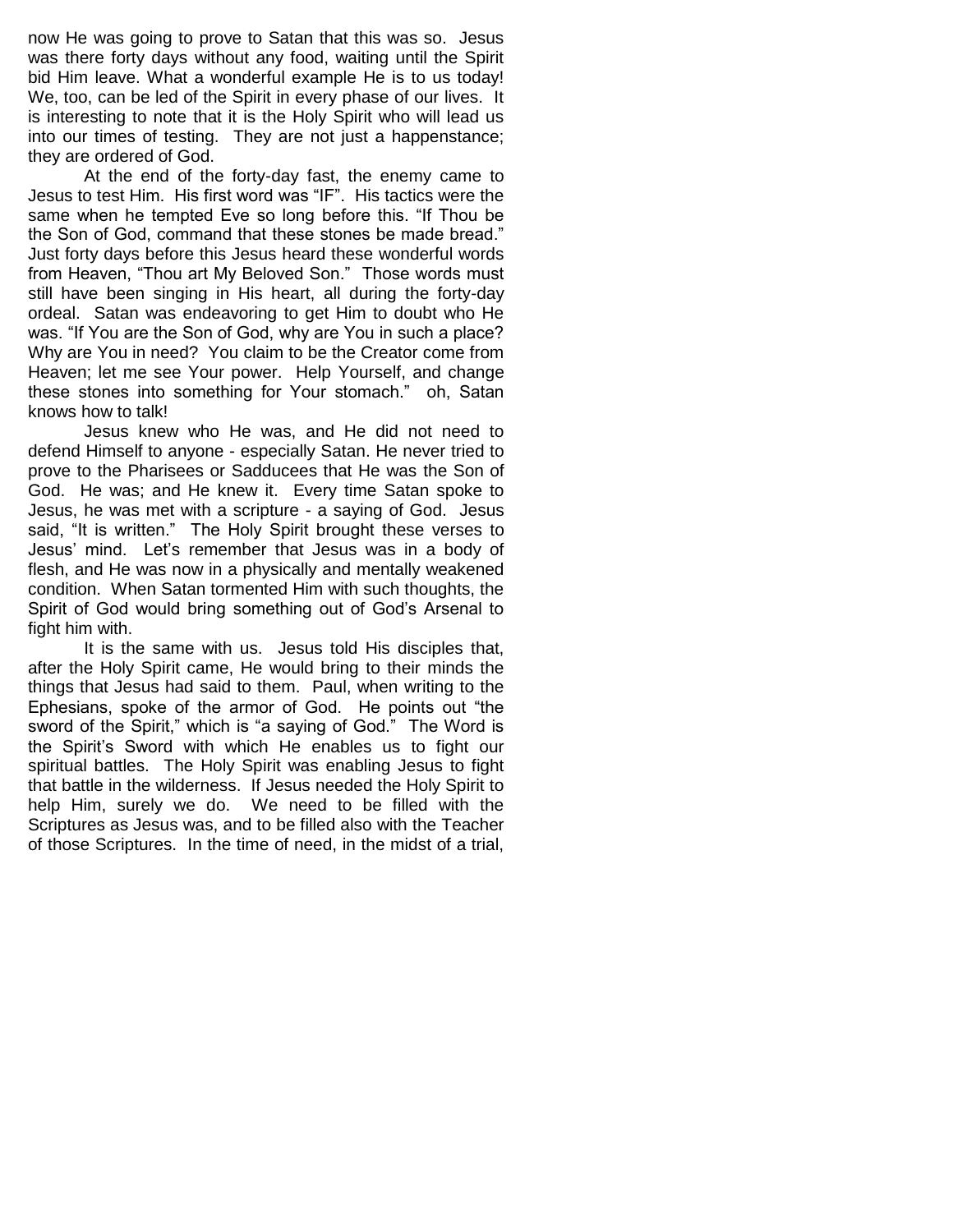the Holy Spirit will bring to our minds the exact Scripture we need as a weapon in our battle with the enemy.

Satan left Jesus, but just for a season. He never left Jesus alone while He was on earth. But the Man, Jesus, won the victory over Satan at that time. He came out of the wilderness in triumph. One would think that, after such a battle, Jesus would have been drained of all strength - that He would have felt spiritually "dry." This is not the experience of one who is in a battle. In these times, one's spiritual senses are being exercised. He draws upon the Lord for strength and wisdom. Our "dull, dry times" come when we are not in a battle, when things seem to be going along smoothly.

"And Jesus returned in the power of the Spirit." He was not defeated. He came out of that experience more than a Conqueror. He came out filled with the Spirit. We cannot emphasize too much the importance of a personal relationship with the Holy Spirit. He brought Jesus through that trial, stronger and more vigorous in spirit than before.

"And He came to Nazareth, where He had been brought up; and, as His custom was, He went into the synagogue on the Sabbath day, and stood up for to read. And there was delivered unto Him the book of the prophet Esaias. And when He had opened the book, He found the place where it was written.." The Spirit, no doubt, led Him to the synagogue on that particular day for this most momentous announcement. It was by no accident that the book of Isaiah was given to Him to read from. The Spirit was leading all the way. It is unlikely that He had all of this planned, that He would choose Isaiah and read the verses from chapter sixty-one. As He opened the scroll, the Holy Spirit probably whispered, "Chapter sixtyone." The Scripture states, "HE FOUND the place where it was written" - Luke 4:17.

"The Spirit of the Lord is upon Me, because He hath anointed Me to preach the Gospel to the poor; He hath sent Me to heal the broken-hearted, to preach deliverance to the captives, and recovering of sight to the blind, to set at liberty them that are bruised, to preach the acceptable year of the Lord. And He closed the book" - Luke 4:18-20. What a wonderful declaration! These verses outlined His ministry to mankind, and these things were His credentials.

He preached the Gospel to the poor. What a privilege it is to be poor in spirit! The Gospel is for you. The poor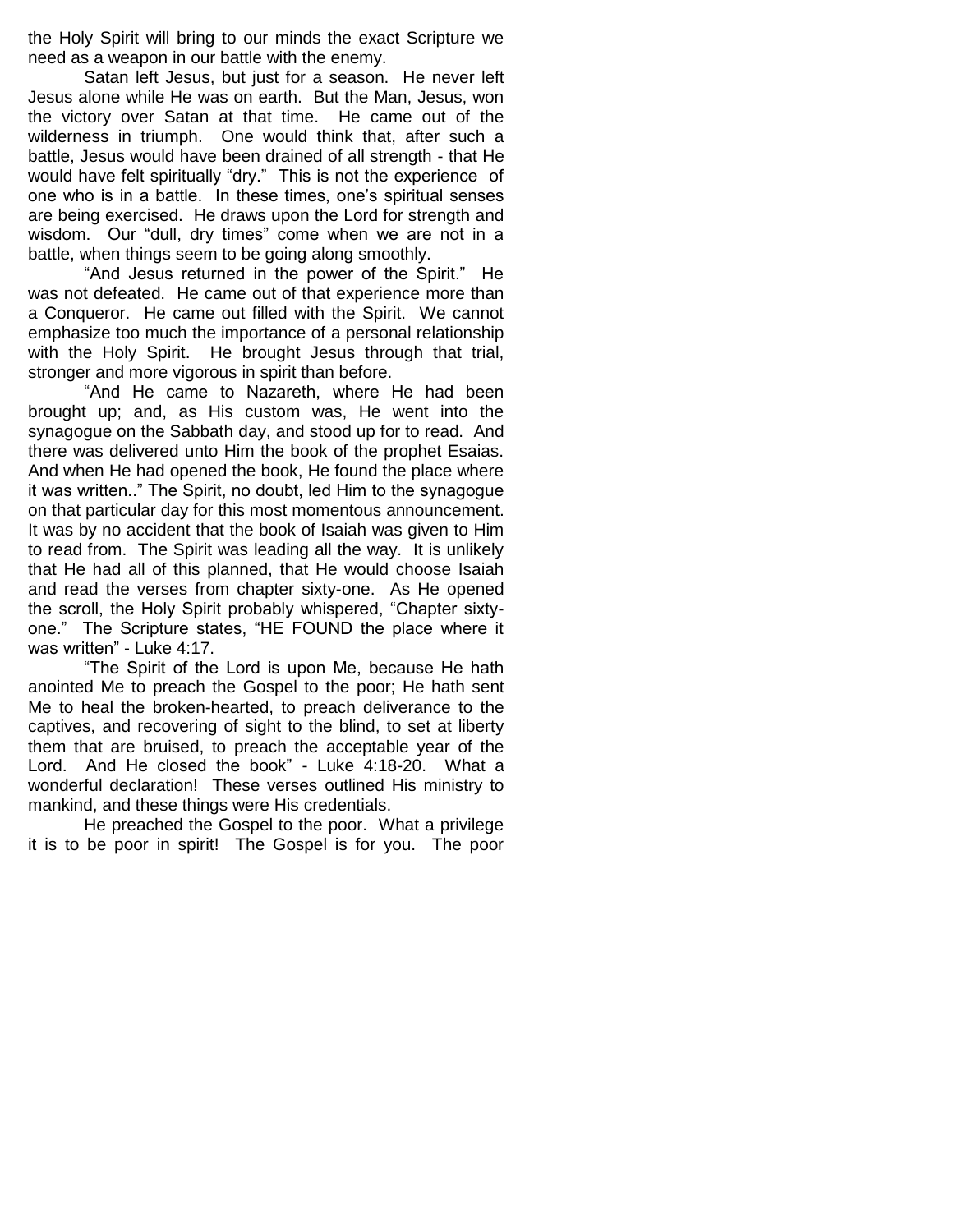become recipients of His immeasurable grace. If you are broken-hearted, Jesus can put your heart together again. In fact, He will do better than that; He will give you a new heart. He announced that there was deliverance to the captives of sin. I like to think that as He read these wonderful words, the realization of His ministry flooded over His being. He read these words with such depth of emotion, that the people knew this was a special occasion. Each word must have made an impression upon the people. At last He said, "This day is this Scripture fulfilled in your ears."

Almost fifteen years later, when Peter was visiting the house of Cornelius the Gentile, he spoke of the Spirit-filled ministry of Jesus. "Then Peter opened his mouth, and said, Of a truth I perceive that God is no respecter of persons: But in every nation he that feareth Him, and worketh righteousness, is accepted with Him. The word which God sent unto the children of Israel, preaching peace by Jesus Christ: (He is Lord of all:) That word, I say, ye know, which was published throughout all Judea, and began from Galilee, after the baptism which John preached; How God anointed Jesus of Nazareth with the Holy Ghost and with power: who went about doing good, and healing all that were oppressed of the devil; for God was with Him" - Acts 10:34-38.

The key to Jesus' successful ministry was that God anointed Him with the Holy Ghost. He poured the holy anointing oil over this Man, from the top of His head to the soles of His feet. The result was that He went about doing good, and healing all who were oppressed. God was with Him. This was a sign that the Spirit of the Lord was upon Him. We, too, know that God is with us when we have been anointed with the Holy Spirit. We, too, may go about doing good in the will of God. The Holy Spirit who moves in God's people today, is the same Spirit who filled and anointed Jesus. We do not minimize Jesus' earthly ministry, but we must not think that He accomplished those wonderful feats because He was God. He, as Man, depended upon the will of His Father and the power of the Holy Spirit. There will never be another Jesus, another Christ; but there are Christians, other anointed ones, who can also let the Spirit move in them.

Every step that Jesus took was in the power of the Spirit. As He faced that fateful hour when He must suffer on the Cross, it was the Spirit who enabled Him to endure the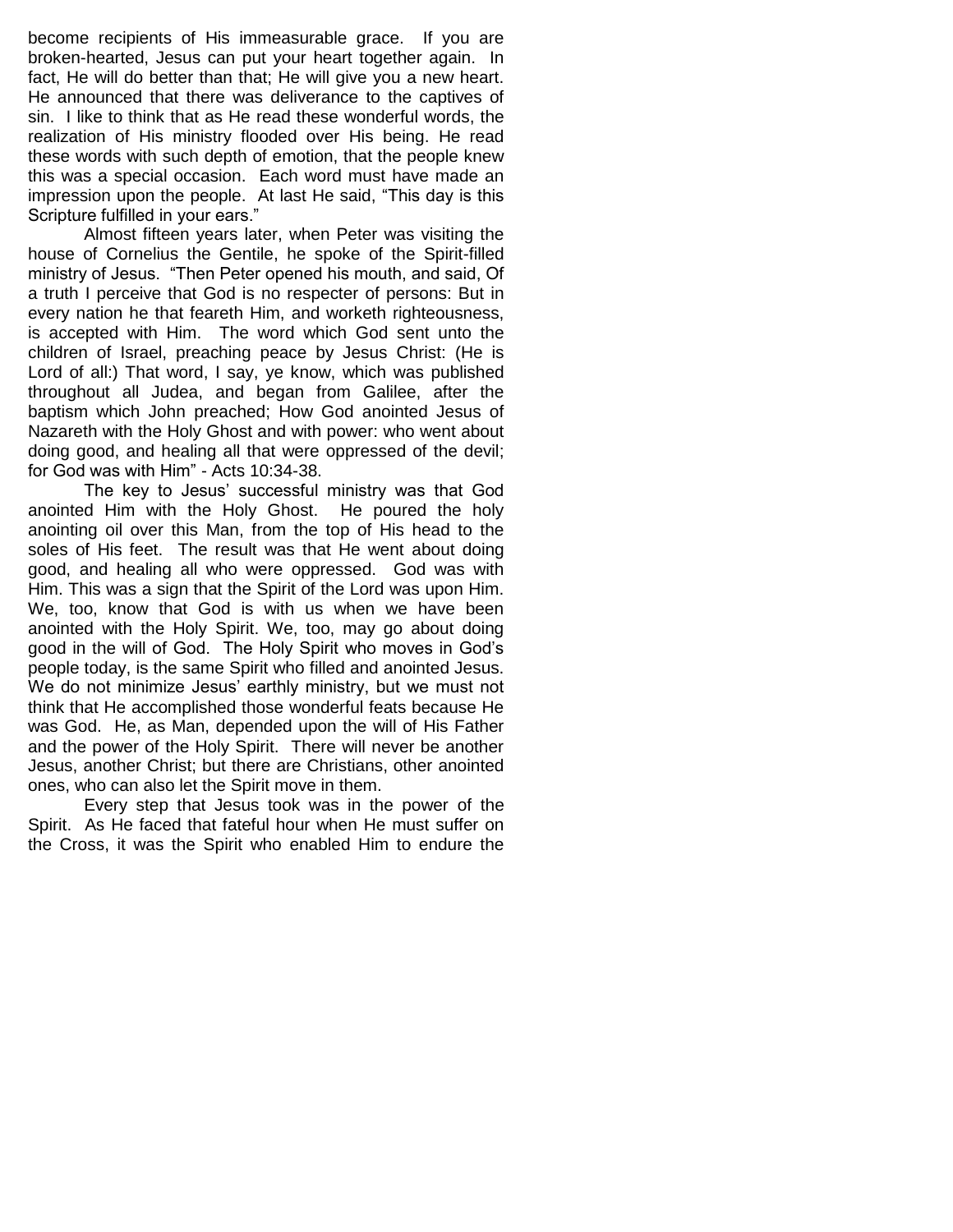shame. "For if the blood of bulls and of goats, and the ashes of an heifer sprinkling the unclean, sanctifieth to the purifying of the flesh: How much more shall the blood of Christ, who through the eternal Spirit offered Himself without spot to God, purge your conscience from dead works to serve the living God?" - Hebrews 9:13,14.

It was "through the eternal Spirit" that Jesus was enabled to offer Himself as the holy Sacrifice for our sins. He "obtained eternal redemption" for us. The Spirit enabled Him to say, "Yes," to God's will in the Garden of Gethsemane; to face the murderous crowd, and to be put to "an open shame." The Spirit enabled Him to die upon the Cross of Calvary, it may be that the Spirit gave Him a vision of the glory that would be His, and the throng of many sons that He would bring to glory with Him. We read, "Who for the joy that was set before

Him endured the Cross, despising the shame" - Hebrews 12:2. Jesus and the Holy Spirit were never separated. Jesus could not have preached, healed, worked miracles, and suffered for our sins, if the Spirit had not been His constant Companion. He is the Agent for all of God's work today. He is the Guide and Leader of those who would follow Jesus. He is our Teacher and the Revealer of God's Word and will.

#### ~~~~~~~~~~~~~~~ FILLS ME NOW

Oh the Spirit hovers o'er me, Bathes my yielding heart and brow. Fills me with His joyous presence; Yes, He comes and fills me now.

He can fill me and control me, Though I cannot tell Him how. For I need Him, greatly need Him, Oh, He comes and fills me now.

I am weakness, full of weakness; At His sacred feet I bow, As I rest upon His promise, With His pow'r He fills me now.

Oh, such peace and joy and comfort; How can Jesus this allow? In another tongue I praise Him; For He fills, and fills me now. **--E. H. Stokes**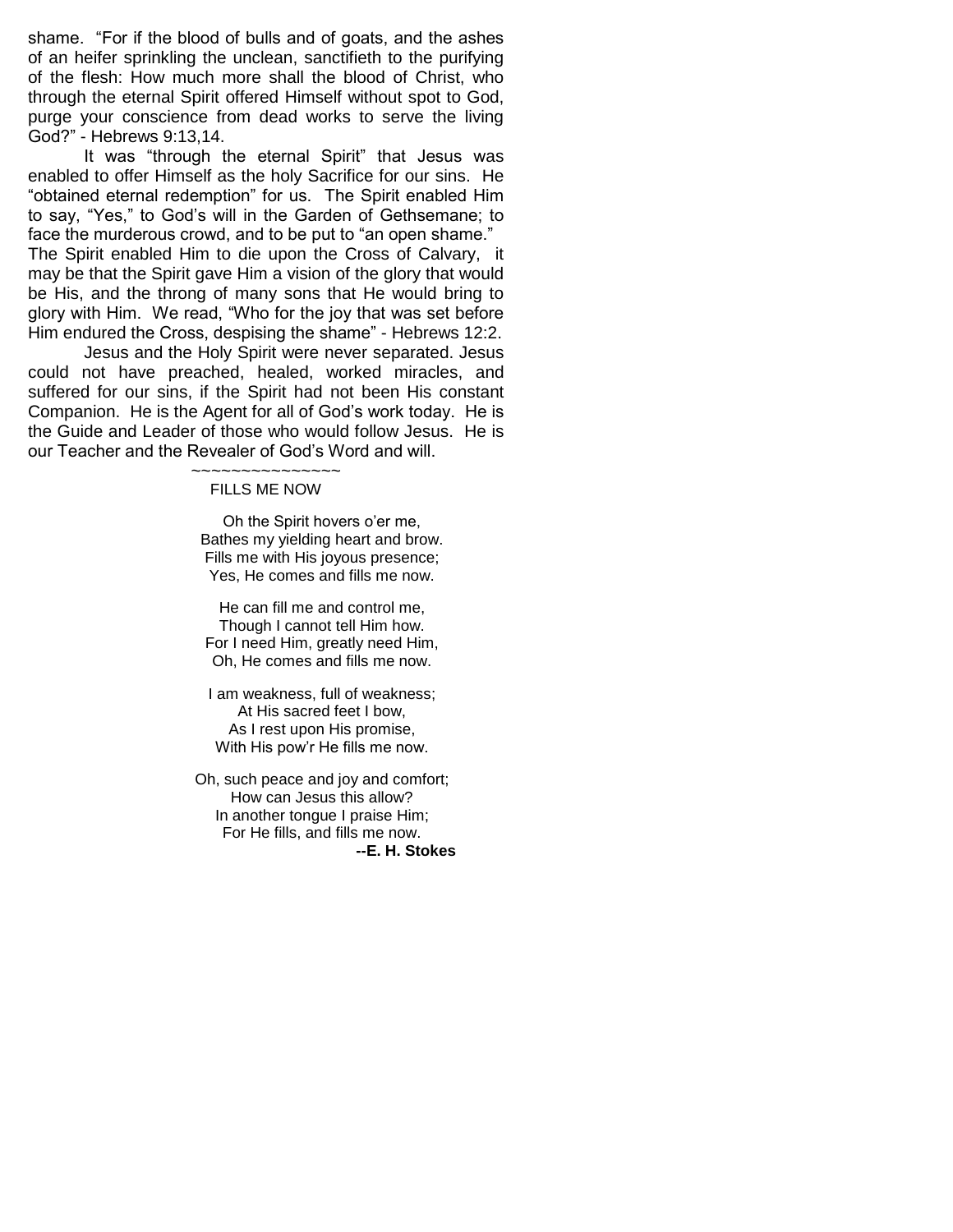#### PAUL'S GOSPEL  *IN THE SONG OF SOLOMON*

## A. S. Mooneyhan

## Canticle Three Continued

4:15. "*A fountain of gardens, a well of living waters and streams from Lebanon."* In this threefold description, an abundance of refreshment is implied. This bountiful supply is not only for the Lord, but for others as well. This we learn from John 7:38-39: "He that believeth on Me, as the Scripture hath said, out of his belly shall flow rivers of living water. (But this spoke He of the Spirit, which they that believe on Him should receive; for the Holy Ghost was not yet given; because that Jesus was not yet glorified)." The Holy Spirit becomes within us this abundant supply of living waters. In order to please Christ perfectly, we are always seeking the good of others, seeking to bless others. This does not contradict the previous statements in verse twelve, concerning the enclosed garden and the sealed fountain. We express our love for Christ by loving one another. Christ Himself "came not to be ministered unto, but to minister, and to give His life a ransom for many" - Matt. 20:28. We, too, have a self-sacrificing life; and we are to pour out our lives in service and sacrifice to God, but it is on behalf of others.

4:16. *"Awake. O north wind, and come, thou south; blow upon my garden, that the spices thereof may flow out."* Every farmer knows that the growth, maturity, and fruitfulness of his crops, are regulated by the seasons. After the flood, God spoke to Noah saying, "While the earth remaineth, seedtime and harvest, and cold and heat, and summer and winter, and day and night shall not cease" - Genesis 8:22. The seasons in nature correspond with the various experiences which are necessary in the lives of God's people in order to produce fruitfulness. The north wind represents the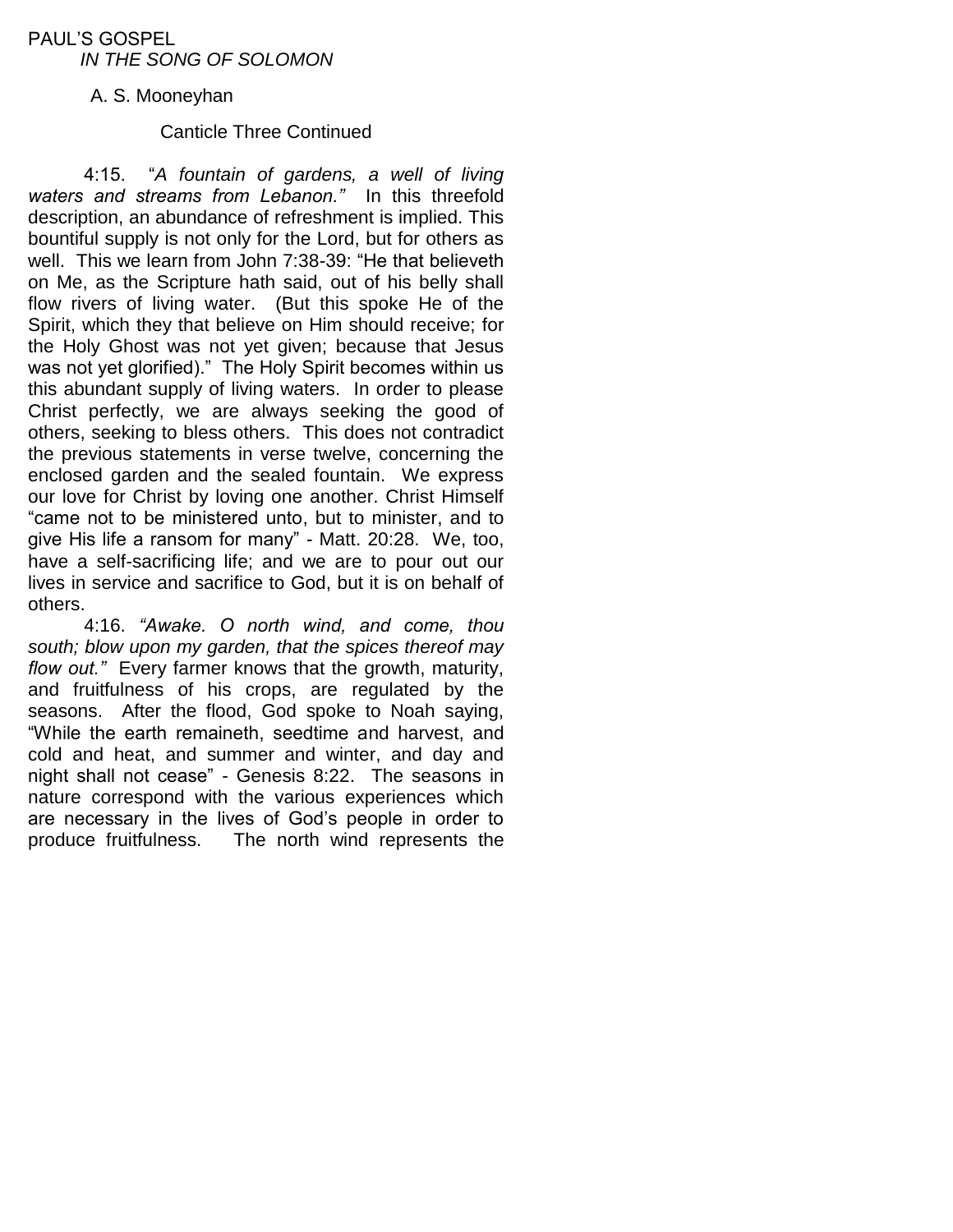testing and trials which we must endure as necessary training. "Tribulation worketh patience."

This Gardener calls for the north wind and then the south. The south wind speaks of the comfort that we need in testing and trials, lest we become discouraged. God said He would not allow us to be tempted above what we are able to bear. Both the north and south winds are necessary to cause the garden to grow and nature and for the spices to flow out that they might be a sweet fragrance of Jesus Christ. So let us not be discouraged when temptations and trials come; they are necessary. That is the way the Christ-life is actually pressed out of us. If everything were beautiful and nice and easy all the time, the natural man would grow and flourish. But, when trials come and we are pressed beyond measure, then the Christ-life is manifested much more than when everything goes smoothly. Paul himself said, "Our light affliction, which is but for a moment, worketh for us a far more exceeding and eternal weight of glory; while we look not at the things which are seen, but at the things which are not seen" - II Corinthians 4:17,18a. "Let my Beloved come into His garden, and eat His pleasant fruits." After the north wind and the south wind blow, then the fruit is ready to be eaten. Then she invites Him to come into His garden. She is the garden. The pleasant fruits are the fruit of the Spirit, the result of a yielded life.

5:1. *"I am come into my garden, my sister, my spouse: I have gathered my myrrh with my spice; I have eaten my honeycomb with my honey; I have drunk my wine with my milk: eat, O friends."* This verse impressed me greatly, when I was giving these lessons at a Bible Conference and fellowship meeting. It seemed exactly as though this verse was being fulfilled in our midst. The Lord had come into His garden and He was eating of the fruits. That is true, when we meet together in fellowship; Christ is there and enjoys the precious fruits of His garden. He gets more out of a spiritual fellowship which His people have, than they do. In this verse, He says, "I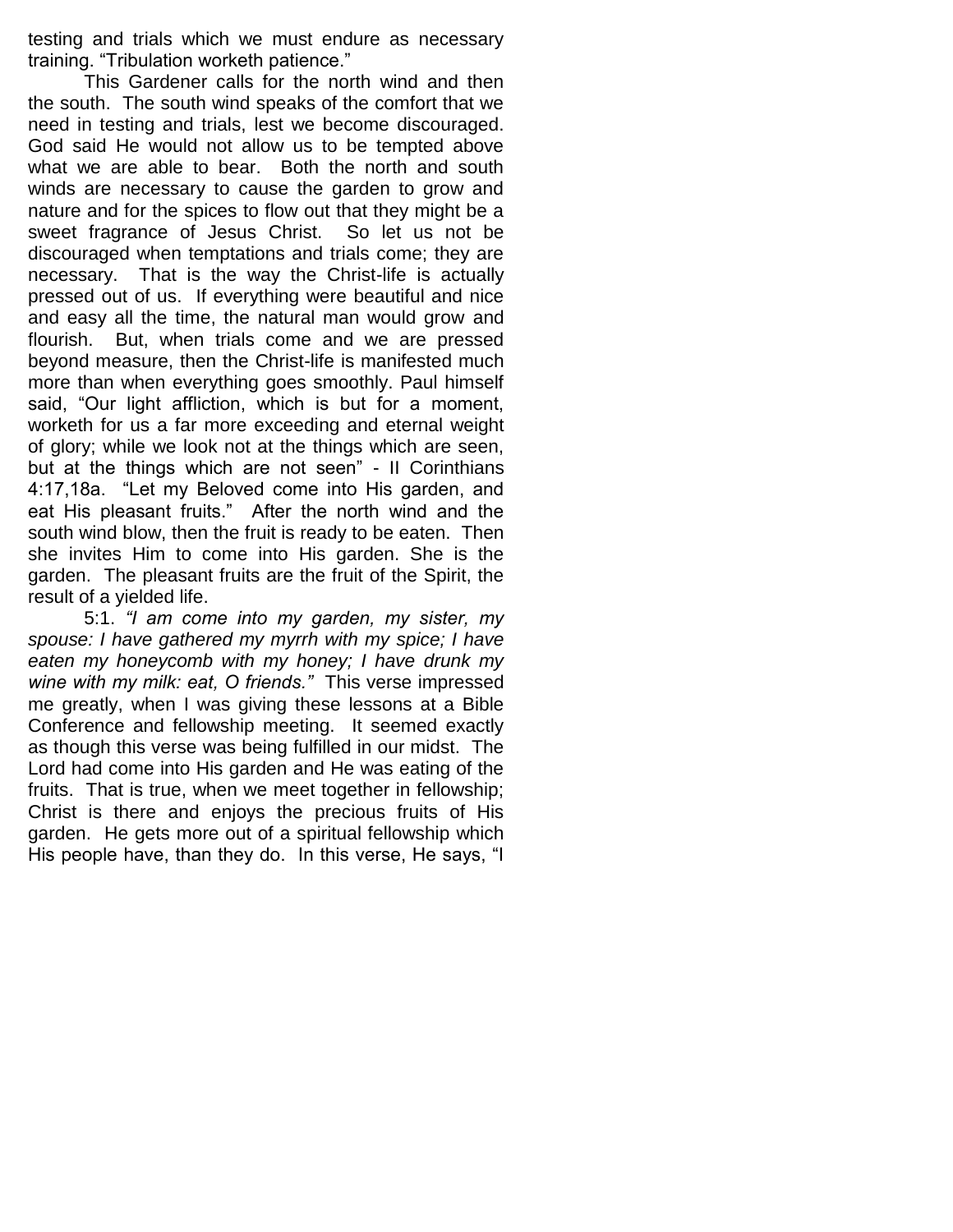am come into My garden." All of these precious things whether they are myrrh (suffering), or whether they are joy, or whether they are victory, or whether they are temptation and trial, they are all unto Him. He sees, He knows, He gets a part out of every little phase of our lives. Nothing is unobserved by Him. The fellowship of the saints is to the Lord as food and drink. He feeds upon our love and worship. Not only does the Lord enjoy this garden and His eating of the fruits, but He says, "Eat, O friends." He invites others to partake of His pleasant fruits. The friends who are invited to eat are, no doubt, the daughters of Jerusalem who are mentioned elsewhere in this book.

The last part of this verse says, "Drink, yea, drink abundantly, O beloved." The Bride is speaking - "O Beloved." She, too, is enjoying the fellowship meeting herself. But she says this silently, for she is saying it to Him alone. "O Beloved." That is wonderful! The Lord is always present when we meet together in His Name.

#### *~~~~~~~~~~~~~~~~~~* I KNOW A NAME

*I know a soul that is steeped in sin, That no man's art can cure; But I know a Name, a precious Name, That can make that soul all pure.*

*I know a life that is lost to God, Bound down by things of earth; But I know a Name, a precious Name, That can bring that soul new birth.*

*I know of lands that are sunk in shame, Of hearts that faint and tire; But I know a Name, a precious Name, That can set those lands on fire.*

*I know a Name, a precious Name, Its sound is a brand, its letters flame, I know a Name, a precious Name, That WILL set those lands on fire.*

*-- Author unknown*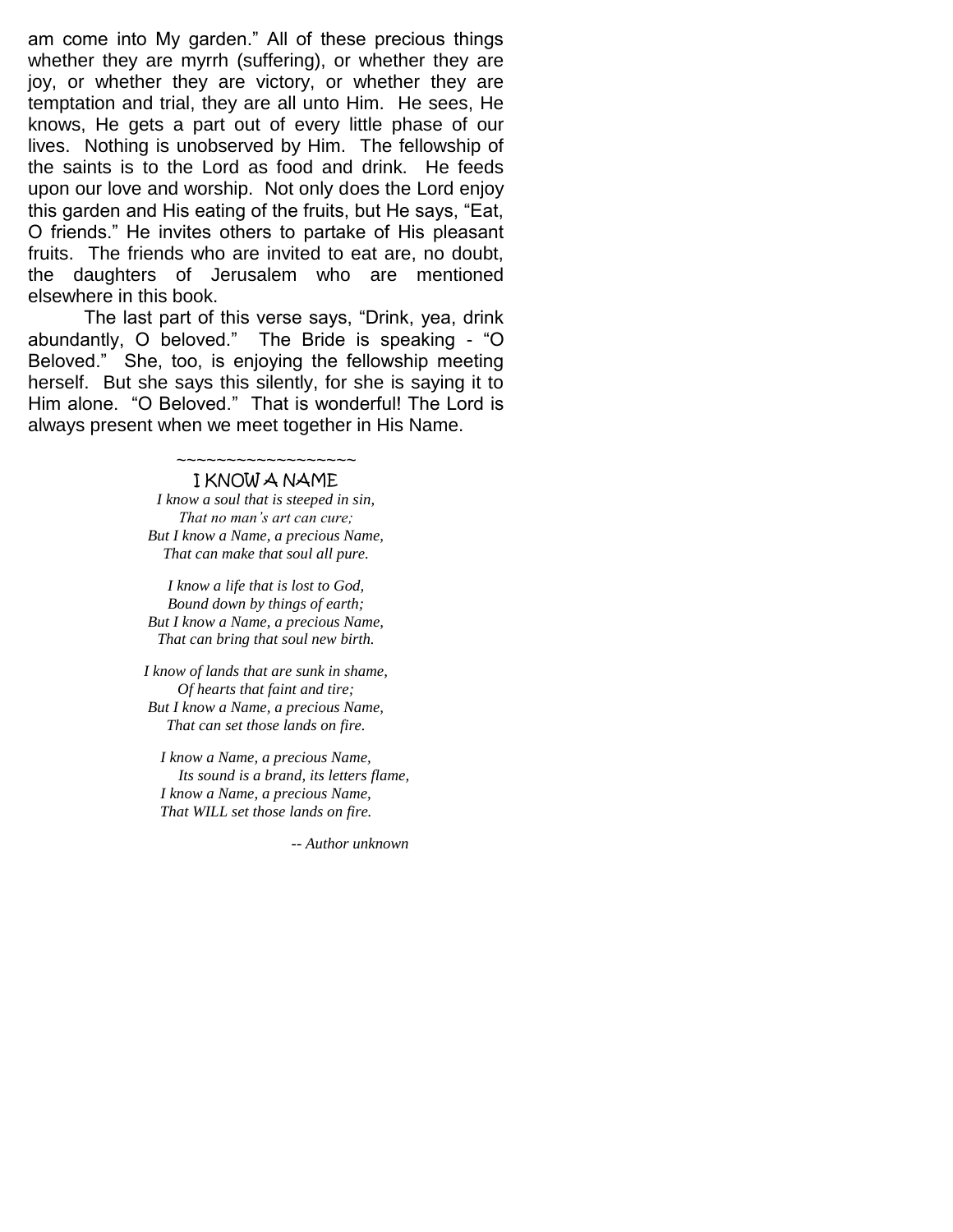#### *ROCK OF AGES*

*Author-Augustus* M. Toplady, 1740-1778 *Composer-Thomas* Hastings, 1784-1872 *Tune Name-* "Toplady " Meter-77.77.77

Rock of Ages, cleft for me, Let me hide myself in Thee Let the water and the blood, from thy wounded side which flowed, Be of sin the double cure, Save from wrath, and make me pure.

Could my tears forever flow, Could my zeal no languor know, These for sin could not atone – Thou must save, and Thou alone: In my hand no price I bring, Simply to Thy cross I cling.

While I draw this fleeting breath, When my eyes shall close in death, When I rise to worlds unknown And behold Thee on Thy throne, Rock of Ages, cleft for me, Let me hide myself in Thee.

Moreover, brethren, I would not that ye should be ignorant, how that all our fathers ... did all drink the same spiritual drink; for they drank of that spiritual Rock that followed them: And that Rock was Christ. I Cor. 10:1,4

This hymn has traditionally been ranked as one of the most popular hymns ever written. It is certainly one of the bestknown in the English language. It has been described as a "hymn that meets the spiritual needs of all sorts and conditions of men from the derelict snatched from the gutter by the Salvation Army to Prime Minister Gladstone, at whose funeral it echoed through the dim spaces of Westminster Abbey."

Whereas most hymns have been written out of some deep personal need or experience, this hymn evidently was born in a spirit of passionate controversy. Augustus Toplady was converted to Christ as a young boy of sixteen years of age while visiting in Ireland. Of his conversion Toplady has written

"Strange that I, who had so long sat under the means of grace in England, should be brought right with God in an obscure part of Ireland, midst a handful of people met together in a barn, and by the ministry of one who could hardly spell his own name. Surely it was the Lord's doing and is marvelous."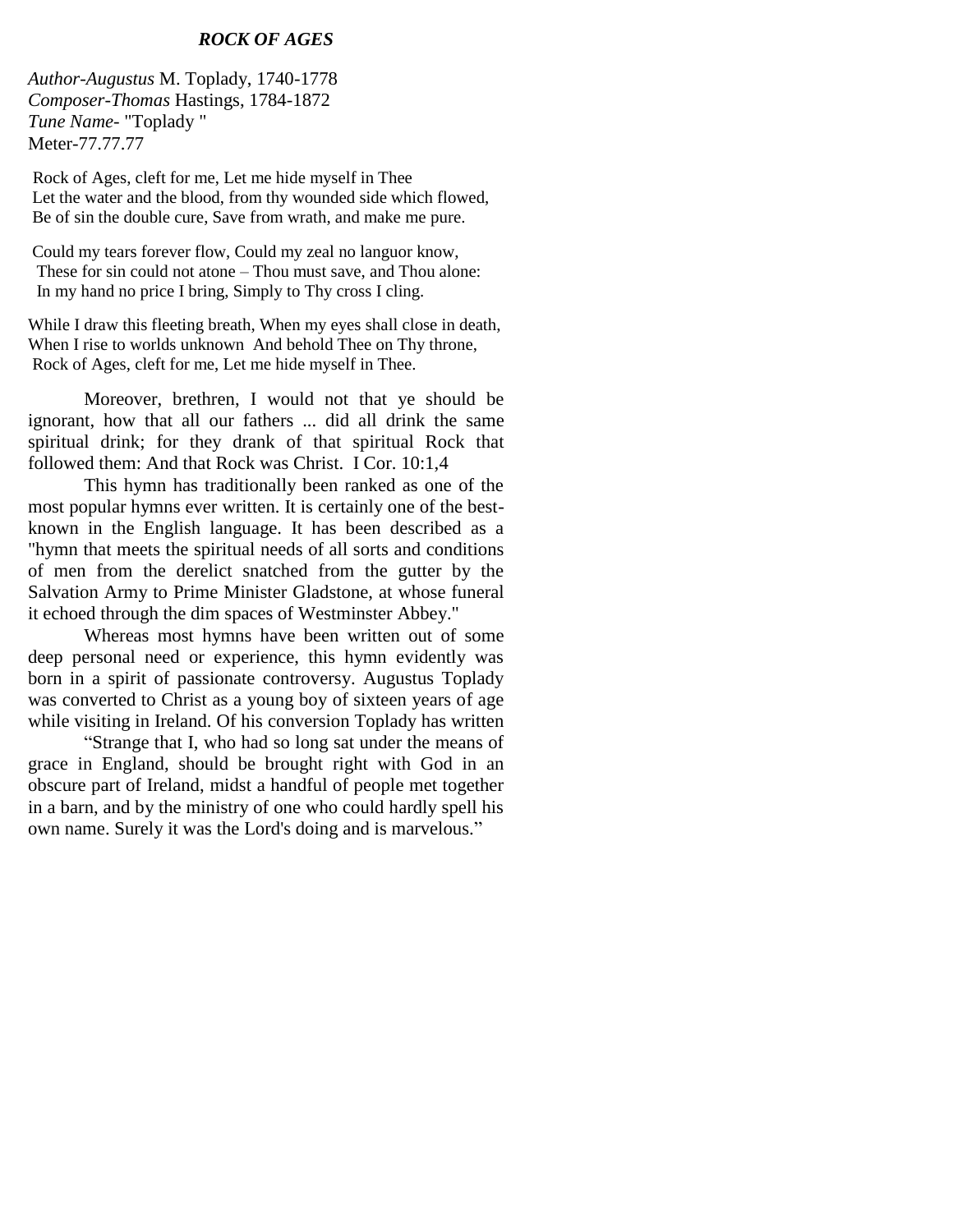For a time Toplady was attracted to the ministry of John and Charles Wesley and the Methodists. As time went on, however, he became a strong follower of the "election" doctrines of John Calvin and was vehemently opposed to the Arminian views promoted by the Wesleys and their supporters. By means of public debates, pamphlets and sermons, Toplady and the Wesleys carried on theological warfare. The following are several of their recorded statements:

Toplady - I believe him (John Wesley) to be the most rancorous hater of the gospel system that ever appeared in this Island .... Wesley is guilty of Satanic shamelessness ... of uniting the sophistry of a Jesuit with the authority of a pope.

Wesley - I dare not speak of the deep things of God in the spirit of a prize fighter or a stage player, and I do not fight with chimney sweeps.

In 1776 Toplady published this hymn text in *The Gospel Magazine* as a climax to an article attempting to prove his argument that even as England could never pay her national debt, so man through his own efforts could never satisfy the eternal justice of a holy God. He entitled the hymn "A Living and Dying Prayer for the Holiest Believer in the World."

Some of the expressions in Toplady's hymn text are quite obviously satirical swipes at such Wesleyan teachings as the need for contrite and remorseful repentance and the Arminian concept of sanctification - the belief that it is possible for any believer to live without consciously sinning and thereby to find the promised "rest," the state of moral perfection as described in Hebrews 4:9. Note Toplady's rebuttal in the second stanza: Could my tears forever flow, could my zeal no languor know, these for sin could not atone-Thou must save, and Thou alone.

Dr. Louis J. Benson, a noted hymnologist, in *Studies of Familiar Hymns,* calls attention to the fact that Toplady actually plagiarized his text from a hymn Charles Wesley had written thirty years earlier in a collection, *Hymns on the Lord's Supper.* A paragraph of the preface from this collection reads as follows: "O Rock of Israel, Rock of Salvation, Rock struck for me, let those two streams of Blood and Water which once gushed out of Thy side, bring down Pardon and Holiness into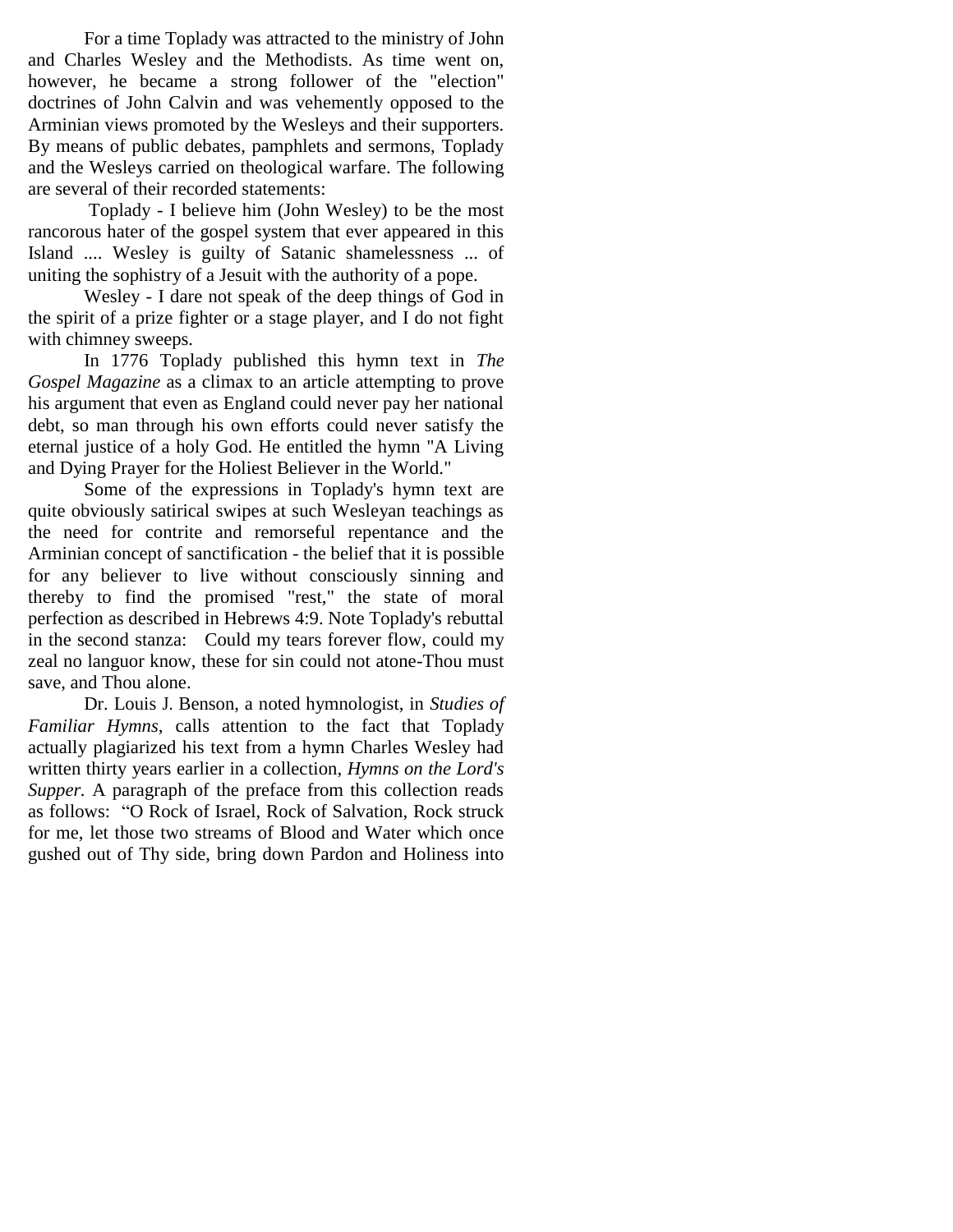my soul. And let me thirst after them now, as if I stood upon the Mountain whence sprang this Water; and near the Cleft of that Rock, the Wounds of my Lord, whence gushed this Sacred Blood."

Augustus Montague Toplady was born at Farnham, England, on November 4, 1740, the son of a Major Richard Toplady, who died in the service while his son was in infancy. Later young Toplady was graduated from Trinity College in Dublin, Ireland, and was ordained in 1762 to the ministry of the Anglican Church. His various pastorates included the French Calvinist Chapel at Leicester Fields, London, where he was known as a powerful and zealous evangelical preacher. Because of his frail constitution he died of overwork and tuberculosis at the early age of thirty-eight. Though known as a controversial preacher in his crusade against Arminian theology, Toplady, was highly respected as a deeply spiritual, evangelical leader. His final statements just before his death are noteworthy: "My heart beats every day stronger and stronger for glory. Sickness is no affliction, pain no cause, death itself no dissolution…. My prayers are now all converted into praise."

The tune for Toplady's text was composed in 1830 by a well-known American church musician, Thomas Hastings. Hastings was the first musician of sacred music to dedicate his life to the task of elevating and improving the music of the churches in this country. He once wrote, "The homage that we owe Almighty God calls for the noblest and most reverential tribute that music can render."

Thomas Hastings was born on October 15, 1784, at Washington, Connecticut. Though his formal musical training was meager, and as an albino he was afflicted with eye problems throughout his life, yet he wrote no less than fifty volumes of church music, including 1000 hymn tunes and more than 600 original hymn texts as well as editing more than fifty music collections. In 1858 the University of the City of New York conferred the degree of Doctor of Music upon him in recognition of his accomplishments. Along with Lowell Mason, Thomas Hastings is generally credited with being the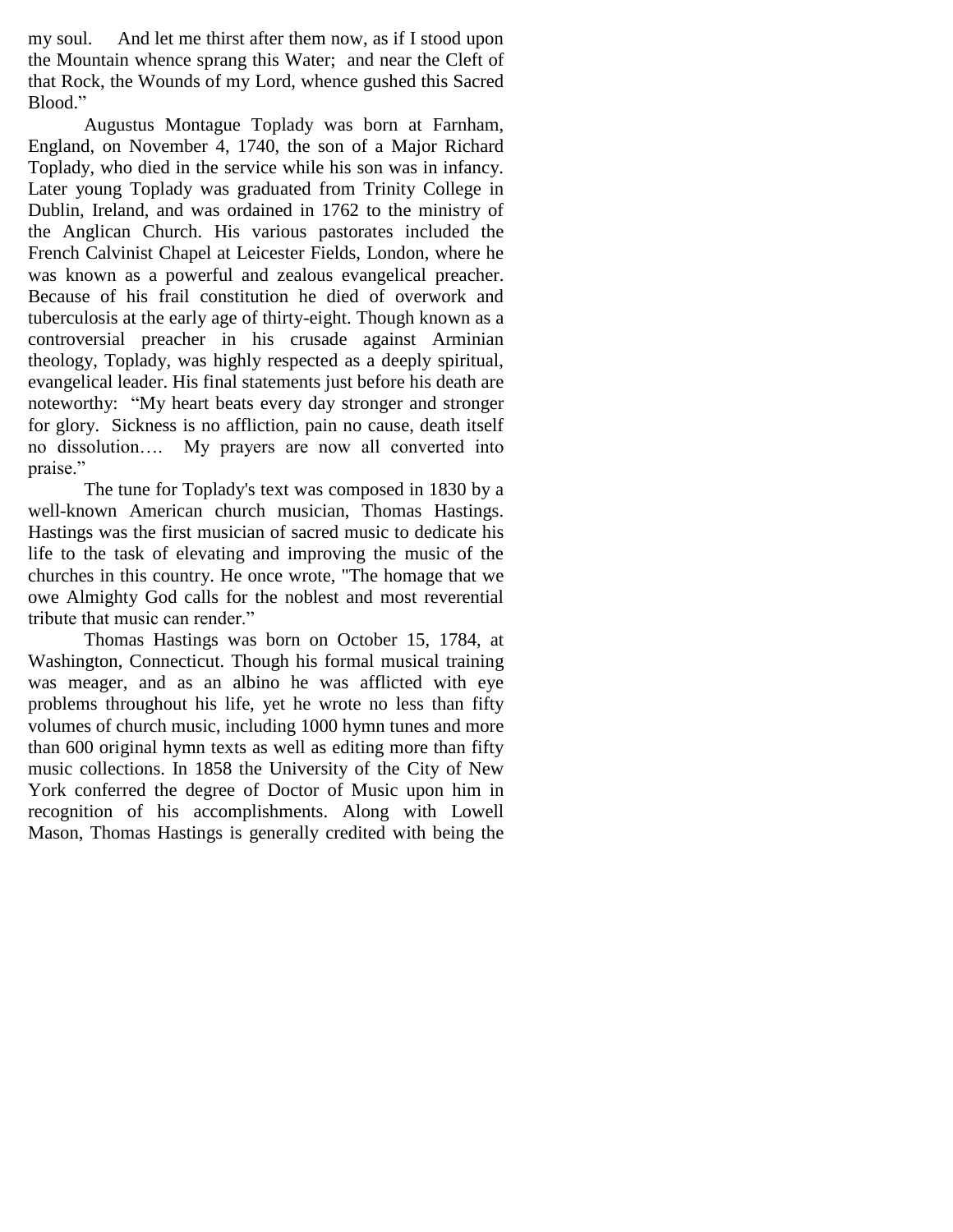person most instrumental in shaping the development of church music in the United States.

It is encouraging to realize that, despite the original belligerent intent behind this text, God in His providence has chosen to preserve this hymn for the past two hundred years so that congregations of believers of both Calvinistic and Arminian theological persuasion can sing this hymn with spiritual profit and blessing.

Taken from "101 Hymn Stories," Copyright © 1982 by Kenneth W. Osbeck. Published by Kregel Publications, Grand Rapids, MI. Used by permission of the publisher. All rights reserved.

**~~~~~~~~~~~~~~~~~~~~**

#### WONDROUS GIFT!

Peace! Peace! The angels sang; Good will to man! The heavens rang; This the chorus at His birth: Christ the King has come to earth. Unto us a CHILD is given; God's own Son is born from Heaven.

Peace! Peace! The joyful strain. Naught of sorrow, sin nor pain. Good will to man, they only tell, As their voices rise and swell; Heaven's -Joy has come to earth, Born a babe of lowly birth.

Peace! Peace! The story this. Angels sang of Grace and Bliss; For on Mary's gentle breast, Lay the GIFT of endless Rest. And in Christ, "the Lord from Heaven," God's Eternal Peace is given.

ANON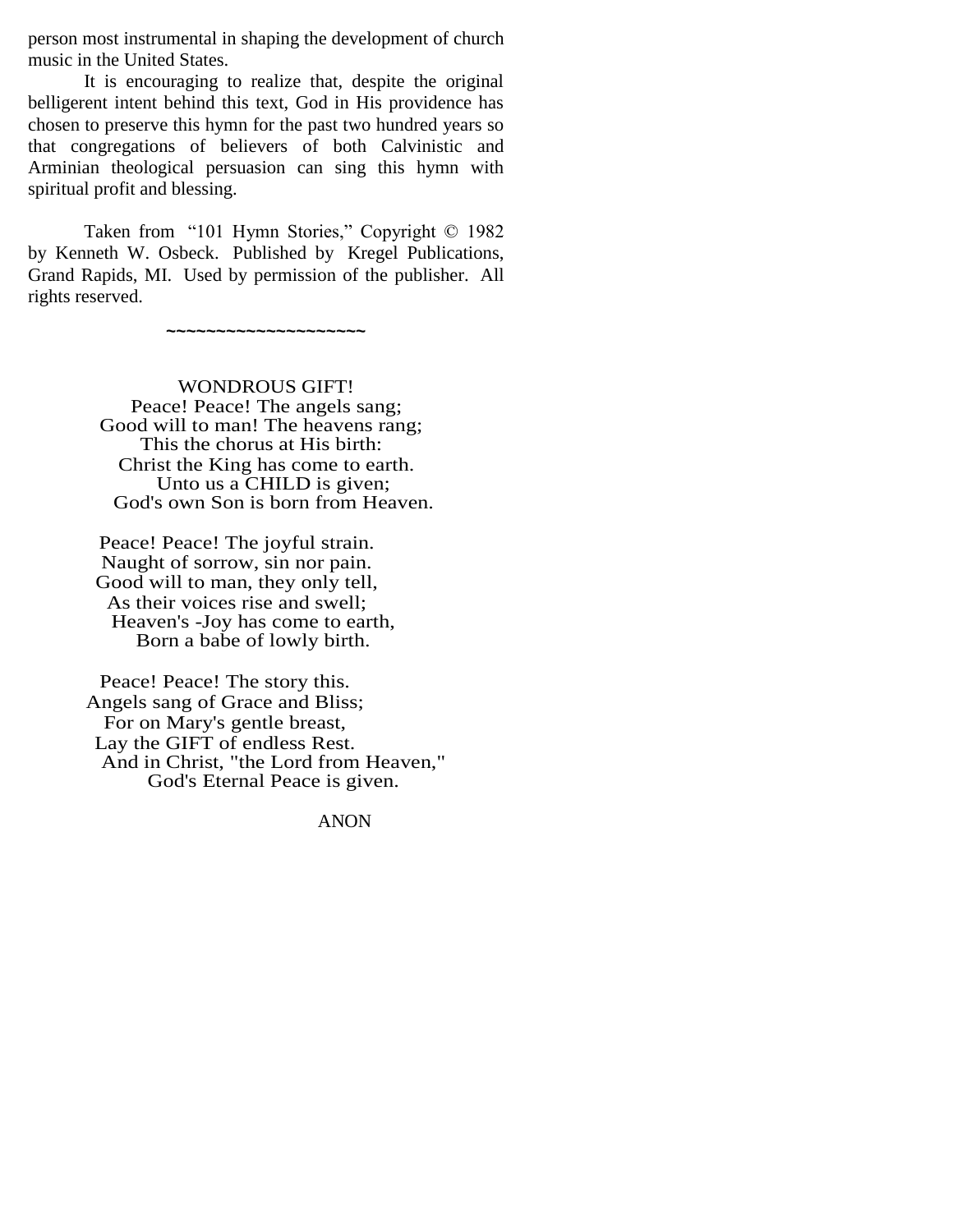#### **1. Wake up!!**

TEE SEVEL Decide to have a good  $\bigcup$  **Dpg!**  $\bigcup$  day.

"Today is the day the **Lord** hath

made; let us rejoice and be glad in it." Psalm 118:24

#### **2. Dress Up!!**

The best way to dress up is to put on a smile. A smile is an inexpensive way to improve your looks. "The Lord does not look at the things man looks at. Man looks on outward appearance; but the Lord looks at the heart."

#### **3. Shut Up!!**

Say nice things and learn to listen. God gave us two ears and one mouth, so He must have meant for us to do twice as much listening as talking. "He who guards his lips guards his soul." Proverbs 13:3.

#### **4. Stand Up!!.**

For what you believe in. Stand up for something or you will fall for anything. "Let us not be weary in doing good; for at the proper time, we will reap a harvest if we do not give up. Therefore, as we have opportunity, let us do good .... " Galatians 6:9,10

#### **5. Look Up!! ....**

To the Lord. "I can do everything through Christ who strengthens me." Philippians 4: 13.

#### **6. Reach Up!! ...**

For something higher. "Trust in the Lord with all your heart, and lean not unto your own understanding, In all your ways, acknowledge Him and He will direct your path." Proverbs 3:5,6.

#### **7. Lift Up!! ...**

"Do not worry about anything; instead pray about everything." Philippians 4:6. A positive thought - if God had a refrigerator, your picture would be on it. If He had a wallet, your photo would be in it. He sends you flowers every spring, and a sunrise every morning. Whenever you want to talk, He'll listen. He could live anywhere in the universe, and He chose your heart. What about the Christmas gift He sent you in Bethlehem; not to mention that Friday (Thursday) at Calvary. Face it, He loves you!

-Copied, in *The Church Advocate and Good Way*